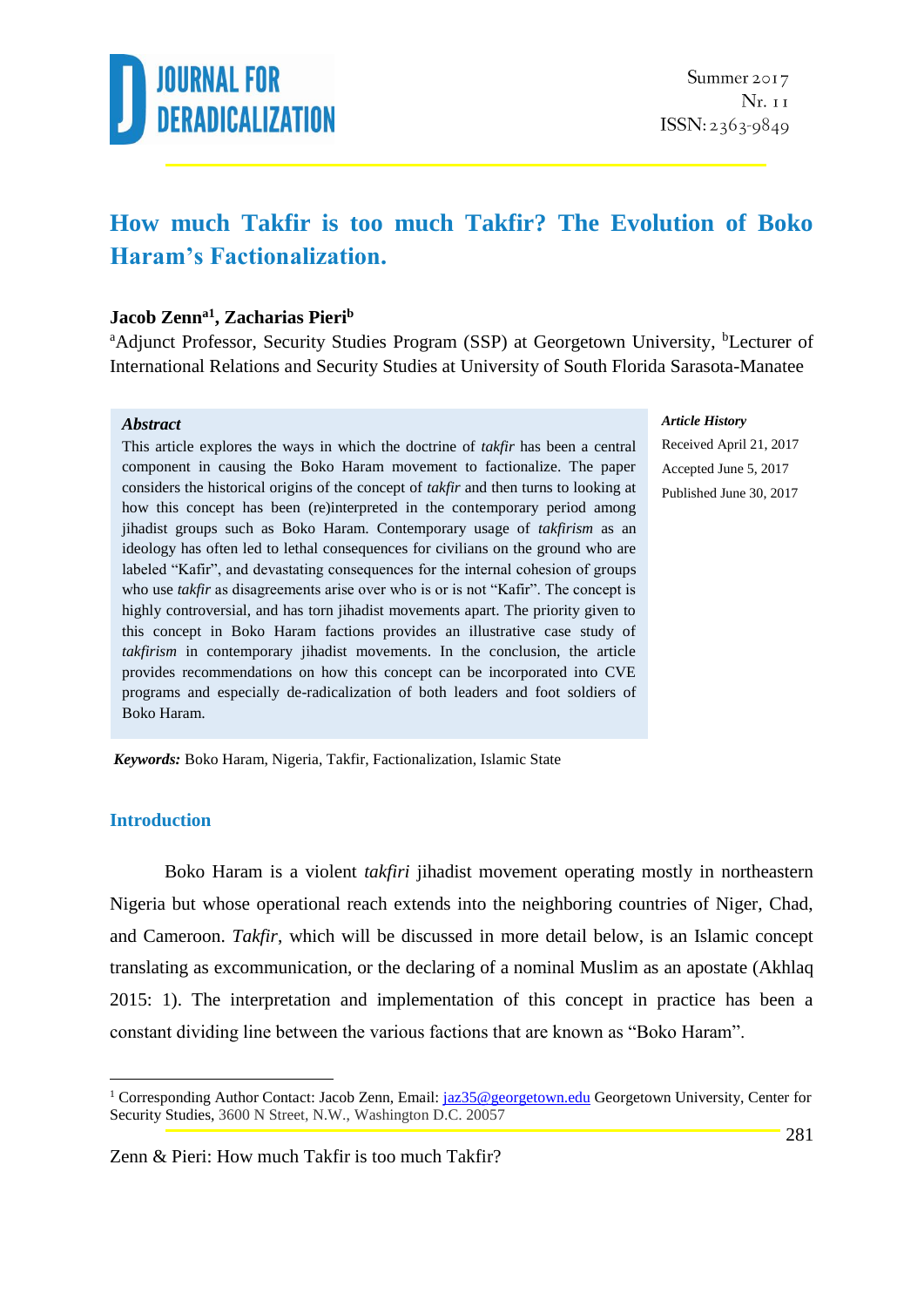The name "Boko Haram" itself is often translated as "Western education is blasphemous". While this encapsulates one element of the group's ideology (its stance against Western education and any teachings that are not strictly based on the Qur'an), it is a name that the movement has consistently rejected but that the media and politicians have embraced as what is, in essence, a slur against the movement.

The name constricts our understanding of what Boko Haram is by endorsing a monolithic view of Boko Haram as anti-education when, in fact, the movement has and continues to be divided into factions that represent doctrines beyond education. As early as Boko Haram's formation in August 2009 as a self-avowed jihadist group, Abubakar Shekau (2009), the then new leader, said "Western education is part of a broader civilizational project to detach Muslims from Islam and its Arabic language traditions, and instead immerse Muslims in Christianity and English-language". Thus, opposition to Western education is but one ingredient in a much broader construction of Boko Haram ideology.

Since 2009, Boko Haram leaders officially called the movement *Jamaat Ahl as-Sunnah Lid dawa wa al-Jihad* (Sunni Group for Proselytization and Jihad), or JAS, and published statements to reaffirm that they are – at least in their mindset – *the* "pure" *Ahl al-Sunna*. <sup>2</sup> Those who did not join JAS, including "mainstream" Muslims, and Salafists who "sold out" to the Nigerian state, are not part of *Ahl al-Sunna*, instead classified as *kafir* or infidels. Not all factions of Boko Haram, however, follow this line of thinking which is key to Shekau's JAS faction. The faction in alliance with Islamic State and called Islamic State's West Africa Province (*Wilayat Gharb Ifriqiya*), has a narrower view of *takfir* by not applying it to all "mainstream" Muslims.

The group known as JAS today was once a part of West Africa Province after Shekau pledged allegiance to Islamic State Caliph Abubakr Al-Baghdadi in March 2015. But in August 2016 Islamic State replaced Shekau with Abu Musab al-Barnawi, the son on the late Mohammad Yusuf, and who has a more restricted view of *takfir*. Once deposed, Shekau revived JAS, which from the time of his pledge in March 2015 to August 2016 had been

Zenn & Pieri: How much Takfir is too much Takfir?

<sup>&</sup>lt;sup>2</sup> Community of Muslims who follow the sayings and permissions, or disapprovals, of prophet Muhammad, as well as reports about Muhammad and his companions and community.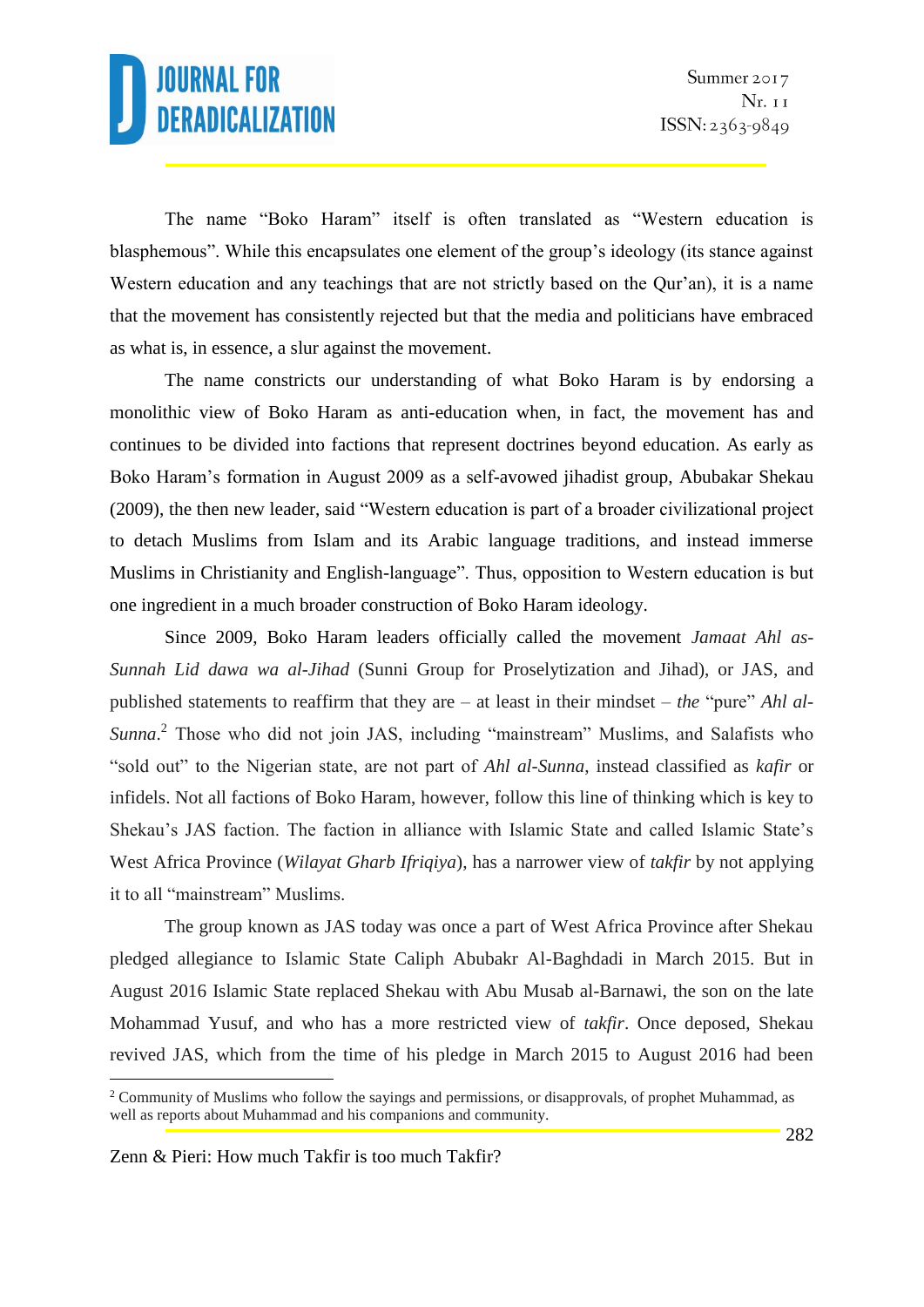extinct. West Africa Province accused Shekau of "too much *takfir*", which is also the same criticism that al-Qaeda levies against Islamic State—a seeming paradox.<sup>3</sup>

This paradox can be best reconciled as follows: The leaders of West Africa Province who deposed Shekau, including Abu Musab al-Barnawi, Mamman Nur and Abu Fatima, were previously part of Ansaru, a group affiliated with al-Qaeda, and which itself broke away from JAS in 2012 because of Shekau's excessive *takfirism*. Some of these leaders who broke away from JAS in 2012 only rejoined Shekau in March 2015 because they believed that uniting with Shekau to pledge allegiance to Abubakr al-Baghdadi was a priority even despite their reservations over Shekau's excessive *takfirism*. <sup>4</sup> This shows that the issue of *takfir* was not the only factor in determining Boko Haram factional relations as far as the leaders of the current West Africa Province were concerned: the issue of *caliphacy*, at least in 2015, stood supreme for them.

Thus, there are currently three factions commonly referred to as "Boko Haram": West Africa Province, which is part of Islamic State and prioritizes loyalty to al-Baghdadi and is more discriminating in its use of *takfir*; JAS, which is neither affiliated with Islamic State nor al-Qaeda, despite still accepting al-Baghdadi as caliph, and holds the most wide-reaching interpretation of *takfir*; and Ansaru, which, like West Africa Province, believes ordinary Muslims should not be subject to accusations of *takfir* so long as they do not actively oppose jihad, such as fighting in the Nigerian military. Ansaru is loyal to al-Qaeda and rejects the caliphacy of al-Baghdadi.

Despite their key doctrinal differences, all Boko Haram factions—West Africa Province, JAS and Ansaru—are irredentist movements that do not recognize the sovereignty of the Nigerian state. Their stated goal is to establish an Islamic state in northeastern Nigeria and parts of neighboring West Africa where Shari'a law will be implemented in its totality,

<sup>1</sup> <sup>3</sup> For more information on this, see Shekau's audio message to Abubakr al-Baghdadi [http://jihadology.net/2015/03/07/al-urwah-al-wuthqa-foundation-presents-a-new-audio-message-from-jamaat](http://jihadology.net/2015/03/07/al-urwah-al-wuthqa-foundation-presents-a-new-audio-message-from-jamaat-ahl-al-sunnah-li-l-dawah-wa-l-jihads-boko-%E1%B8%A5aram-abu-bakr-shekau-bayah-jama/)[ahl-al-sunnah-li-l-dawah-wa-l-jihads-boko-%E1%B8%A5aram-abu-bakr-shekau-bayah-jama/](http://jihadology.net/2015/03/07/al-urwah-al-wuthqa-foundation-presents-a-new-audio-message-from-jamaat-ahl-al-sunnah-li-l-dawah-wa-l-jihads-boko-%E1%B8%A5aram-abu-bakr-shekau-bayah-jama/)

<sup>&</sup>lt;sup>4</sup> Not all members of Ansaru chose to unite with Shekau. Some stayed in Ansaru and continued to condemn Shekau for declaring *takfir* on those who fall outside of JAS. For these Ansaru members, Shekau's excessive *takfirism* is a dispositive factor preventing them from uniting with him, although they, in addition to that, do not accept al-Baghdadi as a legitimate caliph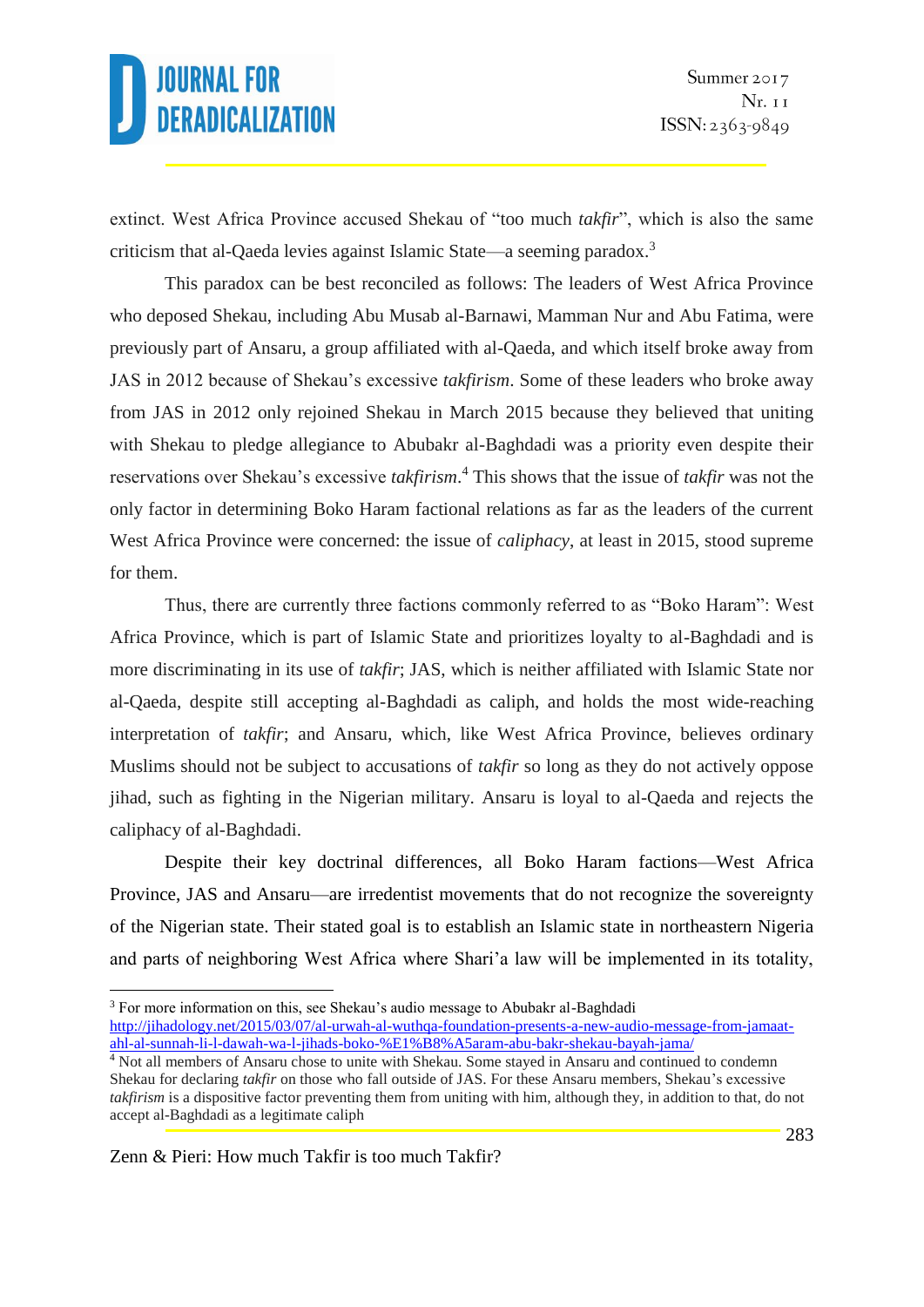and in which all aspects of secularism, democracy and Western influence would be rejected (Pieri and Zenn 2016). Even though Boko Haram is now factionalized, there is no indication that the stated goal for any of the factions has shifted from carving out space for Islamist governance in a region broader than Nigeria: their differences are primarily doctrinal over the issue of *takfir*, as will be discussed in this article.

The paper first outlines the concept of *takfir*, tracing it to its origins with the Kharijites, and explaining how the concept has reemerged among contemporary jihadist movements such as Boko Haram, with lethal effects. The paper then provides a background on the origins and evolution of Boko Haram through fives phases of its factionalization over the issue of *takfir*. Through focusing on its key leaders and ideologies we are able to map the way in which Boko Haram evolved as an organization with regards to its stance on *takfirism*. Moreover, we explain the paradox that currently exists in West Africa Province, which is still loyal to Islamic State despite its stance on *takfirism* being consistent with al-Qaeda. Finally, we provide recommendations for implementers of CVE and de-radicalization programs connected to the Boko Haram insurgency. There are also broader lessons for other theaters where the issue of *takfir* is highly prominent among militant groups.

### **Methodology**

The data used for this study is based on a discourse analysis of primary source material emanating from the three Boko Haram factions, Islamic State, and al-Qaeda. In total we examined seventy items of discourse covering a ten-year period from January 2007 to February 2017, and the items of discourse include speeches, sermons, writings, and statements from the above groups. These were gathered through online open sourcing including reputable media outlets, and YouTube. In almost all cases, the materials were in a mixture of languages including Hausa, Arabic, and Kanuri, and in these instances, the transcripts were translated by a professional. In one instance, our data came from *Agence France-Presse* (AFP) in the form of an internal audio by Shekau for his commanders from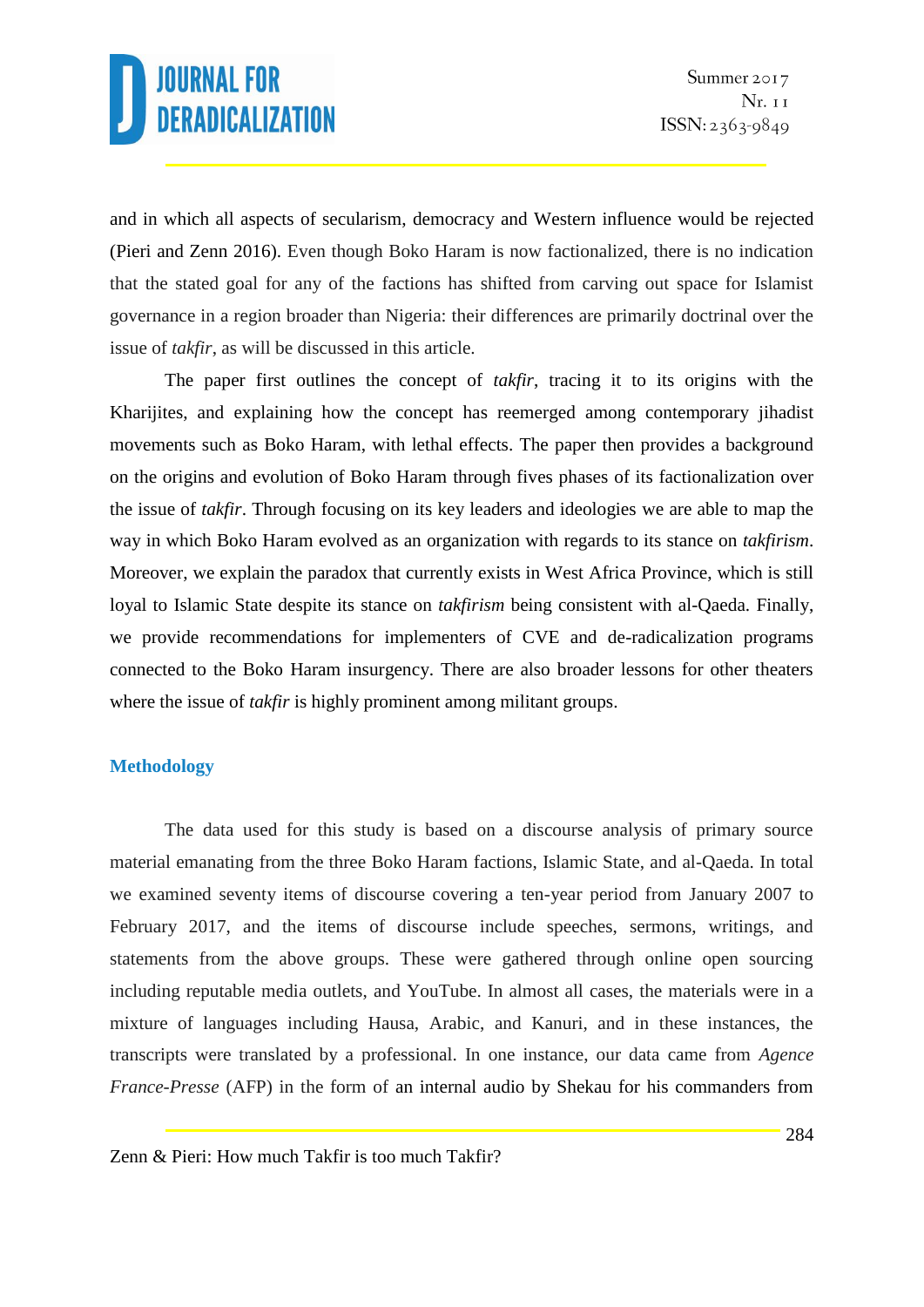December 18, 2016. The audio file was not made public, but the authors were given permission to use it as part of the discourse analysis. Some data also came from semistructured interviews conducted in Nigeria by the authors. In total, 20 interviews were conducted in Abuja with people who have had direct experience with Boko Haram, either as victims, or residents in Boko Haram dominated areas. Our interviewees were divided accordingly: 15 Male and 5 female; 14 were from a Muslim background and 6 were of a Christian background; all participants were from the North of Nigeria, and have been displaced from their homes.<sup>5</sup> Interviews were carried out in accordance to IRB ethical guidelines in which participants were briefed on the nature of the interviews, were given a period of time to consider participation in the study, and were allowed to withdraw from the research at any point of their choosing. All interviewees gave informed verbal consent, and permission for data to be used in academic research on condition of anonymity. The condition of anonymity is particularly important given the possibility of Boko Haram attacking those who take part in "Western education" and knowledge construction. As such there has been an additional ethical imperative to protect participants from harm.

It is through discourse analysis that we witness the realization of the macrosociological patterns that characterize groups, movements and societies. This approach was taken as language can not be viewed as a mere channel through which information about behaviour or facts about the world are communicated, but rather as a vehicle that generates, and as a result constitutes, the social world (Phillips and Jorgensen 2002). Most important to our understanding of the way in which the different factions of Boko Haram view themselves has been their ideologies, alliances, and strategies as explained through their he, as well as from discussions taking place within the wider jihadist movements of al-Qaeda and Islamic State. These forms of discourse were translated, catalogued, and coded. Before cataloguing and coding our data we read through each transcript at least three times, with the purpose of familiarizing ourselves with the data, and to pay close attention to the language used and as to how that language may promote support for terrorism. As Braddock and Horgan (2016: 387)

<sup>&</sup>lt;sup>5</sup> These interviews were conducted as part of our wider research project on Boko Haram in West Africa, although not all have been directly used in this paper.

Zenn & Pieri: How much Takfir is too much Takfir?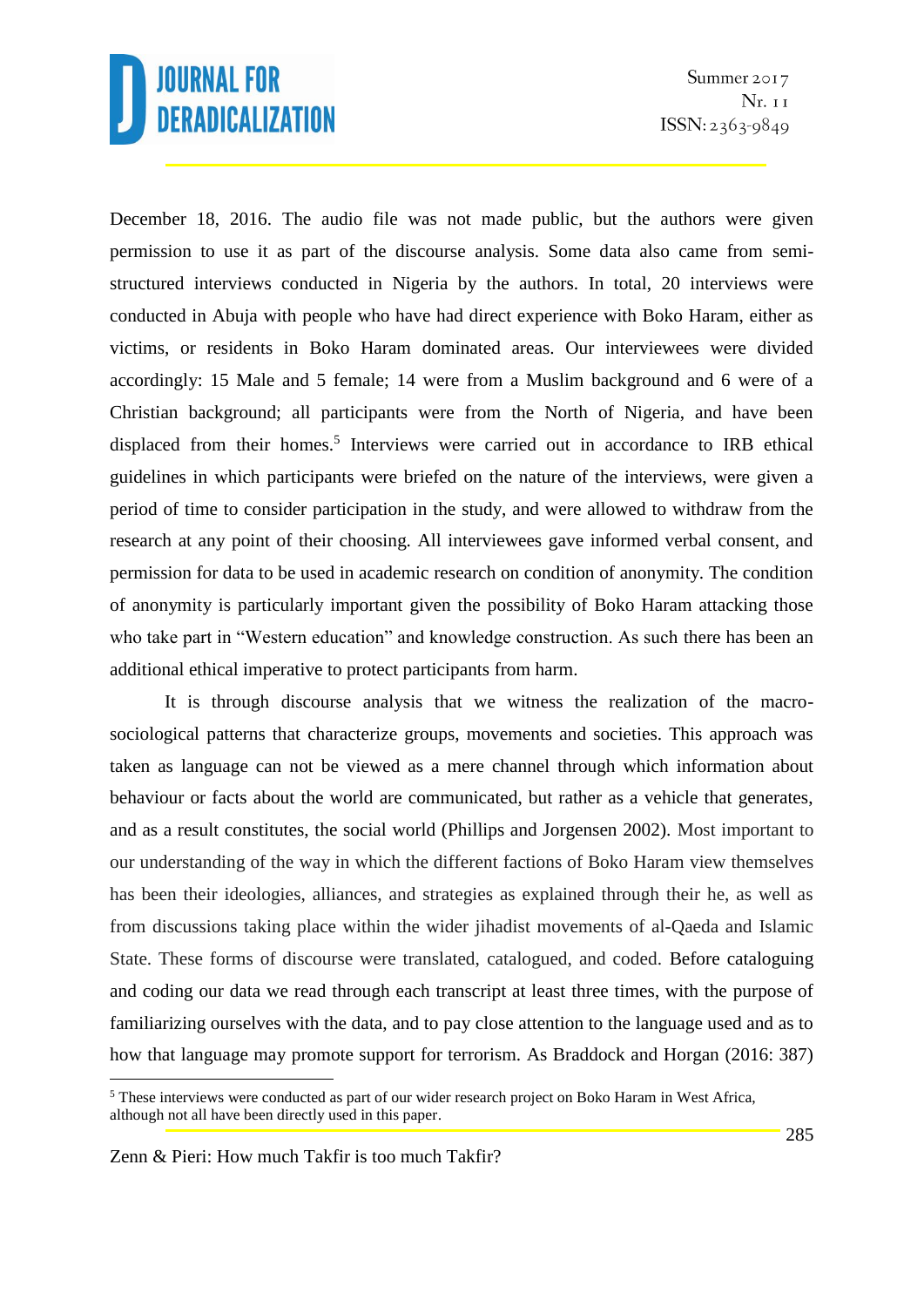suggest, 'carefully reading the terrorist narratives before engaging in coding procedures should provide the analyst with an impression of the narratives and what the terrorists hope to accomplish with them.' After careful reading we created a discourse database in which data was codified in terms of how it related to Boko Haram's ideology, and divided this into master frames and sub-frames. In doing so we were able to produce a list of frames, as well as the degree to which each frame is represented within the data. These frames or themes, as Braddock and Horgan (2016: 388) argue, 'represent the central tenets of the ideas being espoused in the narratives, and therefore serve as the thematic targets at which counternarratives should be aimed.'

Several master-frames emerged from these transcripts and statements, which show how the different Boko Haram factions prioritize and organize the directions of the movement. What stood out most, especially in the documents pertaining to the period between late 2015 and early 2017, was the increase in conflicting accounts between the Boko Haram factions over the doctrine and practice of *takfir*, and what role, if any, it should play within the jihadist movement. As well as the issue of *takfir*, other resonant master-frames include those of "salafism", "salvation", "governance issues", "anti-Constitution", and "anti-West".

Given the tense security situation, the State of Emergency enforced in northeastern Nigeria since 2013 and renewed in 2015, and restrictions on travel to the region, we have not been able to conduct primary field research in Borno, Yobe or Adamawa states since 2012. However, both authors, as recently as 2016, have spent a considerable amount of time in Nigeria and the wider Lake Chad region, and have a deep familiarity with the issues surrounding the region.

#### **Takfirism**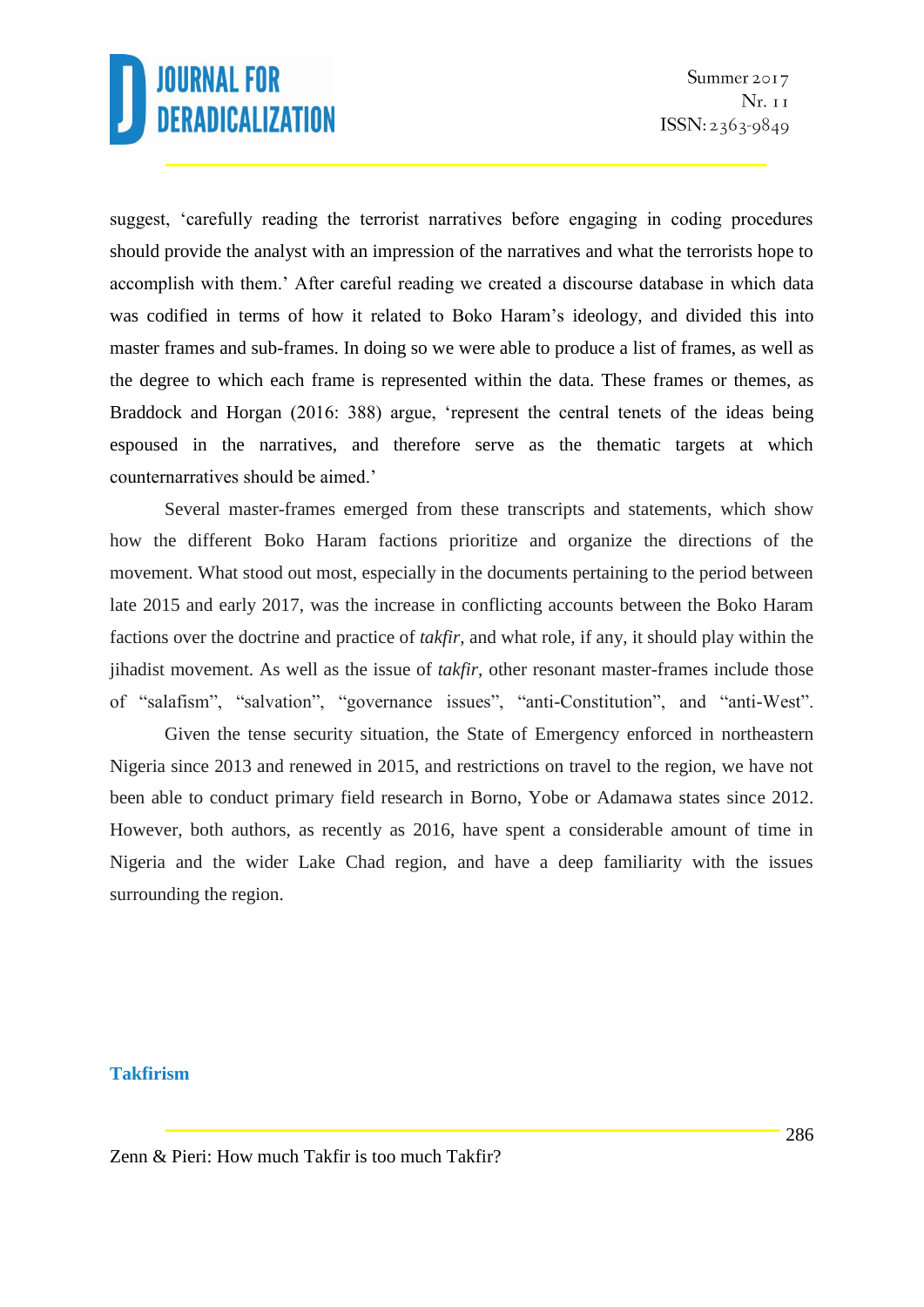The concept of *takfir,* though controversial in Islam, has become a powerful weapon in the theological arsenal of contemporary jihadist movements, though there is debate even among jihadists as to how *takfir* should be used. *Takfir* is a religious concept, which signifies the act of excommunication – declaring a nominal Muslim an infidel (Akhlaq 2015: 1). The importance of this lies in the proscribed punishment for those classified as apostates, namely death. The pronouncement of *takfir* has become a convenient way for some jihadists to discredit and dispose of their "enemies". Boko Haram is one such group. Historically however, declaring *takfir* was no easy task treated with severity and could 'only be pronounced by qualified religious authorities under very specific circumstances' (Hegghammer 2009: 247).

The Qur'an stipulates that Muslims should not excommunicate other Muslims who consider themselves Muslim, even if some of their practices do not always conform to Islam (Qur'an 4:94). This is even clearer in the Hadith, for example, Ibn Umar reported the Prophet Mohammad as saying, 'When a man calls his brother an unbeliever, it returns at least to one of them.' In another narration, the Prophet said, 'Either the accused is as claimed, or the charge will return against the accuser.'<sup>6</sup> Yet, shortly after the death of the Prophet Mohammad, the issue of *takfir* rose to prominence, threatening to rip the Muslim community apart. The debate climaxed after the assassination of Islam's third Caliph, Uthman, in 656. Ali ibn Talib, the cousin and son-in-law of the Prophet Muhammad who became the fourth Caliph, faced strong opposition from Mu'awiya ibn Abu Sufyan, one of Uthman's close relatives and the governor of Damascus. In a summation of the events, Quintan Wiktorowicz notes that Mu'awiya accused Ali of 'harboring Uthman's assassins and demanded extradition so that he could fulfil his vendetta, according to tribal customs' (Wiktorowicz 2006: 228). The two armies engaged in battle at Siffin in 657, and later agreed to submit to arbitration by two referees who would settle the dispute according to the Qur'an. A number of fighters from Ali's side felt 'betrayed by his decision to submit to human arbitration and turned against him. The Khawarij, as they became known, argued that, "God alone has the right to judge" and

1

<sup>6</sup> Sahih Bukhari 5753, Sahih Muslim 60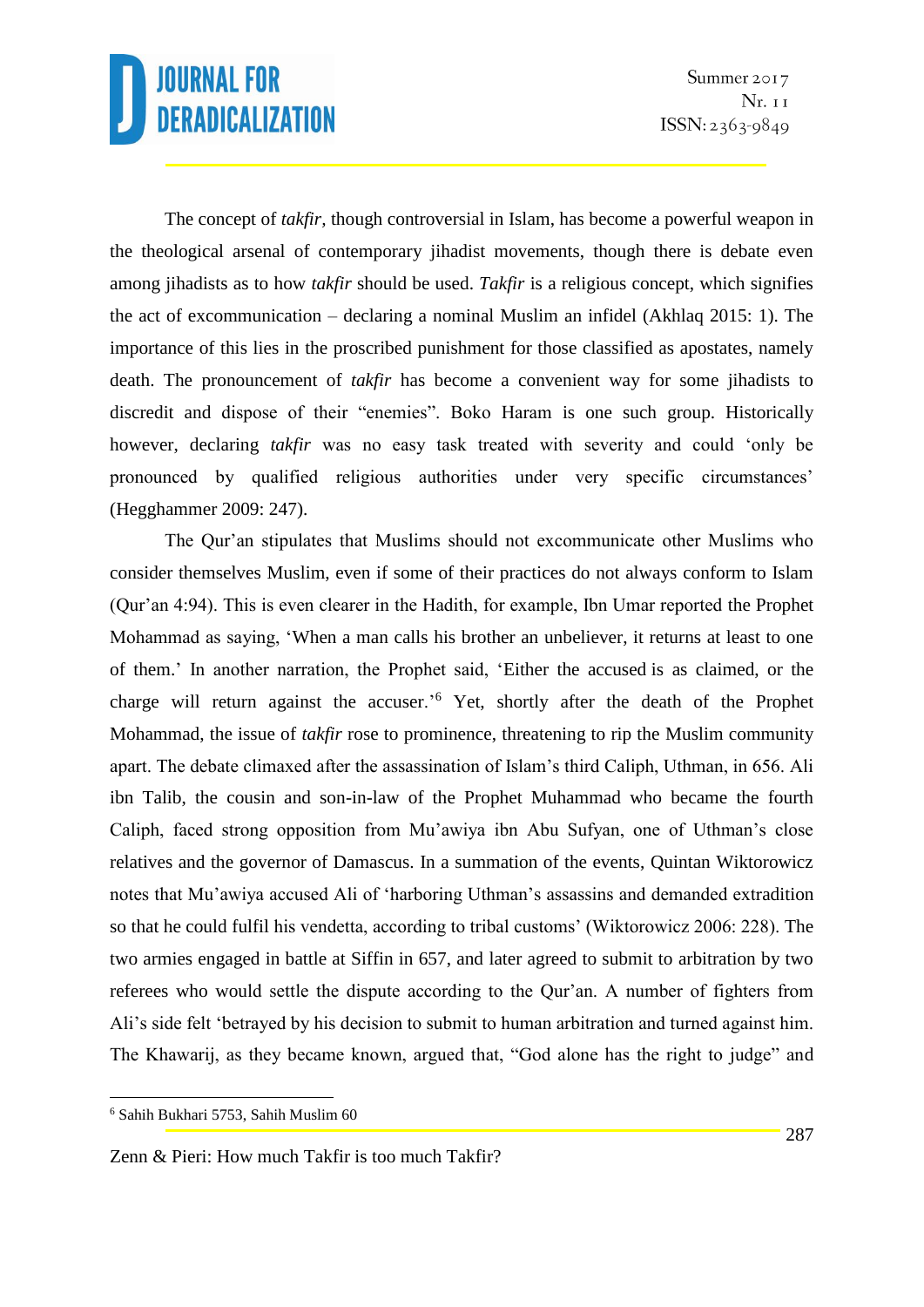

#### declared Ali an apostate' (Wiktorowicz 2006: 228).

The Kharijites were the first identifiable group in Islamic history to be concerned with the issue of excommunication, and with determining the extent one could deviate from Islamic norms and still be considered Muslim. The Kharijite position was that, 'Muslims who commit grave sins effectively reject their religion, entering the ranks of apostates, and therefore deserve capital punishment' (Sonn and Farrar 2009). The majority of Muslims at the time rejected this position as too extreme, threatening the cohesiveness of the community. The Kharijites illustrated the most radical and literal reading of Islam, and for most Muslims the term is pejorative.

In more recent times, Sayyid Qutb was influential in reigniting the concept of *takfir* as a legitimate weapon within the arsenal of jihadist movements when he argued that the entire world was in a state of *jahiliyah*, or ignorance (akin to the period in Arabia prior to the revelation of Islam) and where man's way had replaced God's way. Dale Eikmeier (2007) argues that for Qutb, since *jahiliyah* and Islam cannot coexist, 'an offensive jihad was necessary to destroy *jahiliyah* society and bring the entire world to Islam. Until *jahiliyah* is defeated, all true Muslims have a personal obligation to wage offensive jihad.

In addition to offensive jihad, Qutb used the concept of *takfir* to provide a legal loophole around the prohibition of killing other Muslims, and made it a religious obligation to execute the apostate. The obvious use of this concept was to declare secular rulers, officials or organizations, or any Muslims that opposed the Islamist agenda a *kafir* thereby justifying assassinations against them (Eikmeier 2007: 89). Such thinking is demonstrated by Shekau, where he said 'even if a woman is praying and fasting, once she engages in democracy I can capture her in a battle'.<sup>7</sup> This shows that for Shekau, even if a woman outwardly expresses the practices of Islam such as prayer, and fasting, she is relegated to the domain of unbelief if she engages in democracy.

 $7$  The speech is an internal audio by Shekau for his commanders from December 18, 2016. Among other themes, in the audio Shekau explained that he killed commanders because they undermined his authority by carrying out operations without his explicit approval. The audio appeared to show that Shekau as facing a crisis of legitimacy with commanders in the group and there was competition between commanders in his faction. The audio is not publicly available but has been reported on and obtained by AFP, and the authors also have an audio file of it.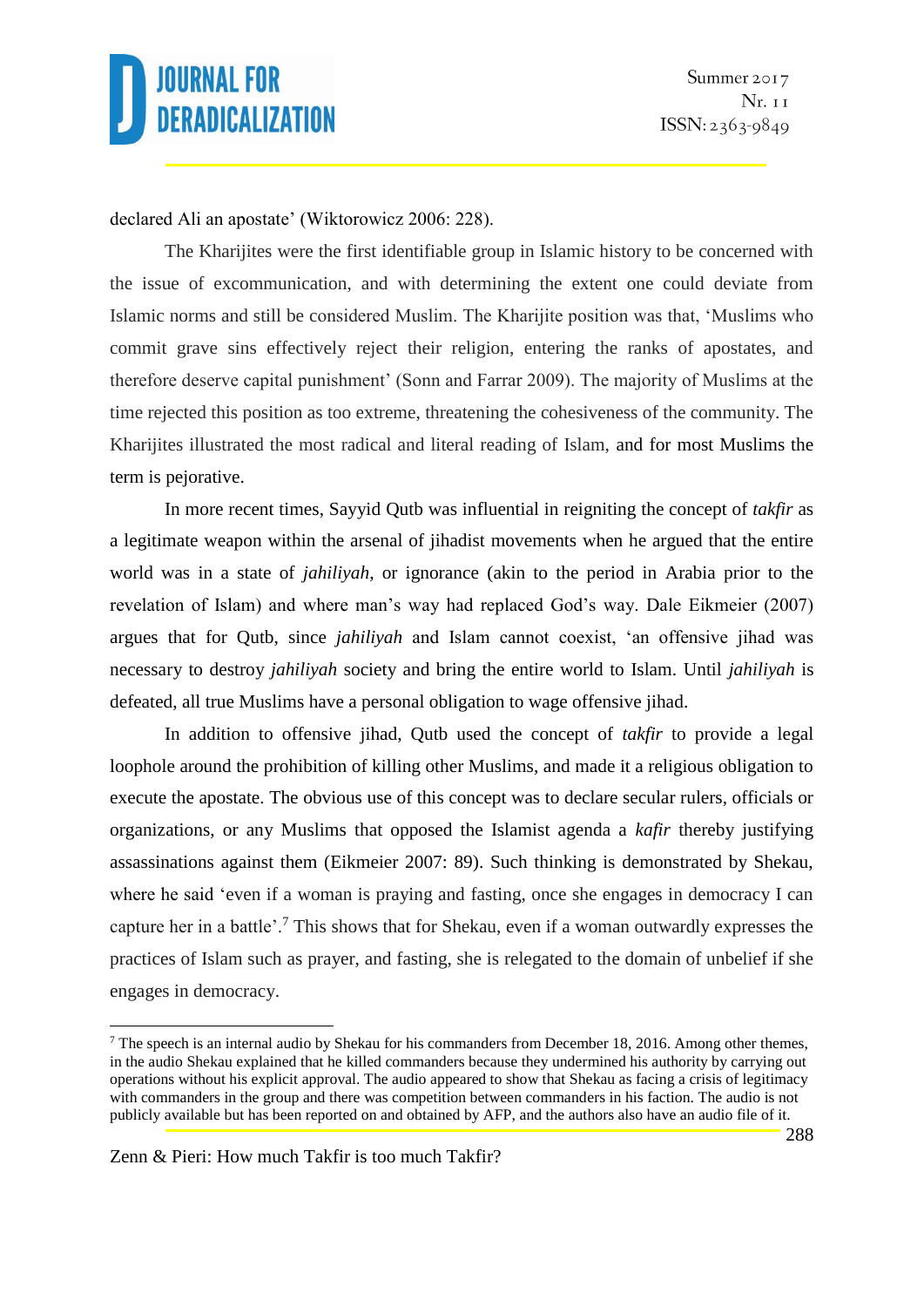

Hegghammer (2009: 247) stipulates that the concept of *takfir* is now evoked in three main types of situations.

The first is when an opposition group seeks to topple what they view as a politically illegitimate Muslim regime. By declaring the ruler infidel, they justify the use of violence against him. The second is when official or self-appointed representatives of a conservative majority seek to intimidate holders of minority views on religion, usually individual progressive intellectuals. The third main type of situation is when a small sect views Muslims around them as so morally corrupt that it considers them infidels and seeks to isolate itself from the rest of society. This is a rare and inwardlooking use of *takfir*, which most often produces withdrawal, not violence.

The various factions of Boko Haram do not neatly fall into the above categorizations, but what is clear is that the ideology of *takfir* can have clear and direct paths to brutal violence directed against Muslims who refuse to recognize the legitimacy of the movement. During it its early stages under the leadership of Mohammad Yusuf, Boko Haram repudiated the legitimacy of the Nigerian state, and chose to withdraw from what they regarded as a morally corrupt society around them (Serrano and Pieri 2014: 199). Boko Haram turned towards a clearer *takfiri* path with the leadership ascent of Abubakar Shekau, but intensified after its alliance with Islamic State. Yet Shekau's liberal use of *takfir* marked a fissure between Boko Haram and Islamic State. It is this point of contention around the use of *takfir* as an ideological tool that this paper will examine in the sections that follow.

#### **Origins and Shisms in "Boko Haram**"

There are different variations of how Boko Haram started, and these are summarized by Comolli (2015)*.* One factor that needs further discussion though, is the early association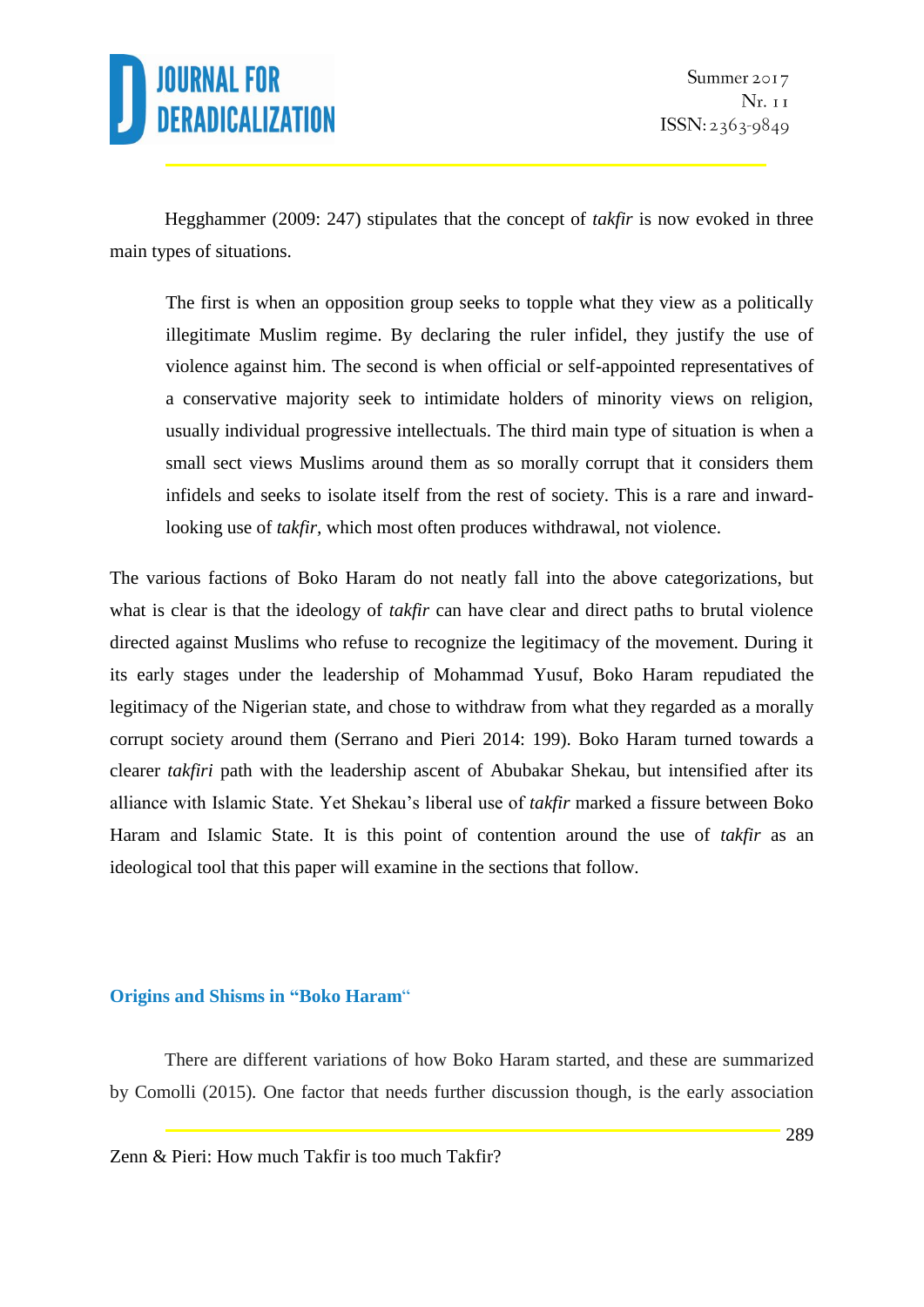between Boko Haram and al-Qaeda. This initial relationship to al-Qaeda is important when considering the ideological underpinnings of Boko Haram, and the way the interpretation of *takfir* has conformed with and deviated from al-Qaeda's interpretation among different factions.

The Nigerian Taliban was a precursor to Boko Haram, and was founded in the late-1990s by Muhammed Ali, a Nigerian graduate of the Islamic University in Khartoum, Sudan, who met with Osama bin Laden at a time when Bin Laden was leader of the proto-al-Qaeda organization based in Khartoum (International Crisis Group 2014: 23; Ofongo 2016: 146). Muhammed Ali and another Nigerian who was in Sudan at the time, Khalid al-Barnawi, became followers of bin Laden, and together they pledged their allegiance to him. Bin Laden gave seed funding (approximately \$3 million) to Muhammed Ali to establish a jihadist movement in Nigeria (International Crisis Group 2014: 23; Al-Risalah 2017: 19).

After returning to Nigeria after the 9/11 attacks, Ali recruited Muslim preachers in Nigeria to become his deputies, including the then young Mohammed Yusuf (b. 1970), who by this time had been in and out of various Salafi movements, but found mentorship under Sheikh Jafaar Adam Mahmoud, one of Nigeria's most influential Salafist preachers and leader of *Jama'at Izalat al Bid'a Wa Iqamat as Sunna*, better known by the name "Izala" (Society of Removal of Innovation and Re-establishment of the Sunna) (International Crisis Group 2014: 23). Under Ali's leadership the Nigerian Taliban recruited and expanded their network across the northeastern Nigerian states. Indeed, the "Nigerian Taliban" was an above-ground movement and part of the "mainstream" Salafist/Wahabbist currents (Brigaglia 2015: 182).

Over the next decade various schisms would occur within Boko Haram, however, with *takfirism* proving to be the most decisive issue among them, and relegating Boko Haram discourse to the extreme margins of debate in Nigerian Salafi communities.

### *First Schism: 2004 Conflict*

In 2003, a faction—then still under the leadership of Muhammed Ali and known as the Nigerian Taliban—strove for self-exclusion of its members from the mainstream "corrupt" society by living in areas far from society in order to intellectualize and radicalize the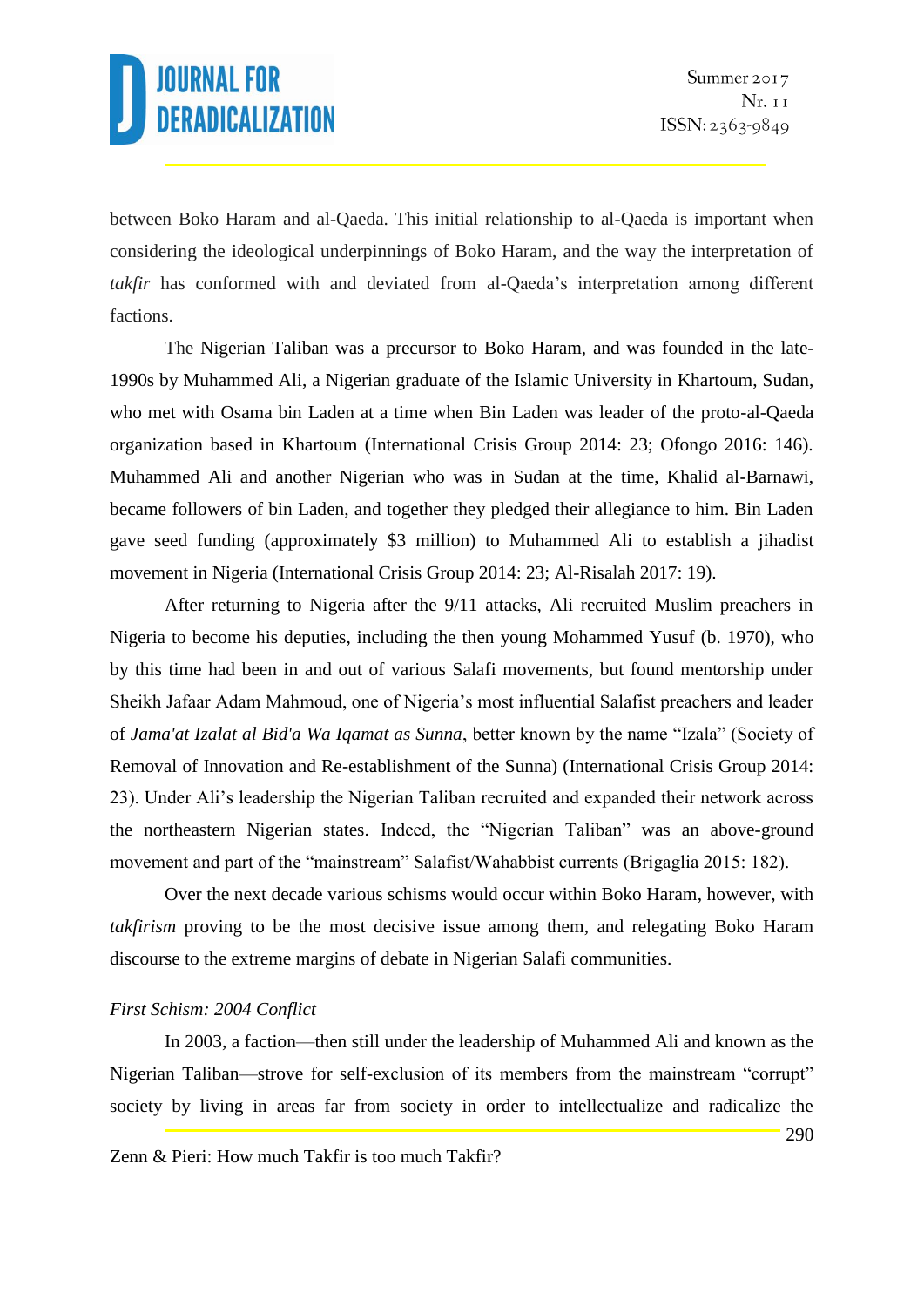revolutionary process that would ultimately lead to the violent takeover of the [Nigerian] state' (Isa 2010: 333). According to one source at the time, they regarded western education as apostasy, and were 'just individuals having similar ideology fashioned after the sacked Taliban regime in Afghanistan' (Murray 2009; Oropo 2004). Brigaglia's review of the Nigerian Salafi/Wahabbi leadership's relationship with the Nigerian Taliban and the court transcripts of an al-Qaeda external operations unit member, Ibrahim Harun, who travelled from Pakistan to Nigeria in 2003, suggest some members of this early reclusive community, called "Afghanistan", were infiltrated by or had some collaboration with al-Qaeda for training to attack Western targets in Nigeria (Brigaglia 2012; United States District Court 2016: 3). As well as Muhammed Ali having met Bin Laden in Sudan, two Nigerian Taliban delegates, including Ali's top deputy, were arrested in Pakistan in 2003 after relaying Ibrahim Harun's attack plans on U.S. targets in Nigeria to al-Qaeda leadership.

This instance appears to have represented the first fault line in the movement between those, like Ali, Ibrahim Harun and Ali's two delegates who travelled to Pakistan, and others, such as Nigeria's Salafi leadership, and likely Mohammed Yusuf himself. The former believed that jihad is legitimate against American targets in Iraq and Afghanistan and also in Nigeria itself, and plotted against U.S interests in the country. Discussions about *takfir* against Nigerian society more broadly were also taking place, though not yet acted upon. The latter believed that targeting American interests in Iraq and Afghanistan was legitimate, but that Nigeria was not a 'land of jihad' and any domestic insurrection in Nigeria could lead to *fitna* among Muslims or that, in the case of Yusuf, jihad in Nigeria was necessary but should be delayed until the believing Muslims were strong enough to win a battle against the state. As such the latter did not support attacks in Nigeria, nor believed it necessary to engage in *takfir* against society at large, at least not a time when Muslims were too weak to achieve victory (Brigaglia 2015: 180). Yusuf would later recall in a recorded lecture in Kano in 2006 that Ali had even called *takfir* on him over this agreement<sup>8</sup>.

Upon learning of the intentions of the "Afghanistan" camp in late 2003, the Nigerian

<sup>8</sup> Mohammad Yusuf. 2006. "Clearing the Doubts of the Scholars", available at https://www.youtube.com/watch?v=dWfv28iSEZQ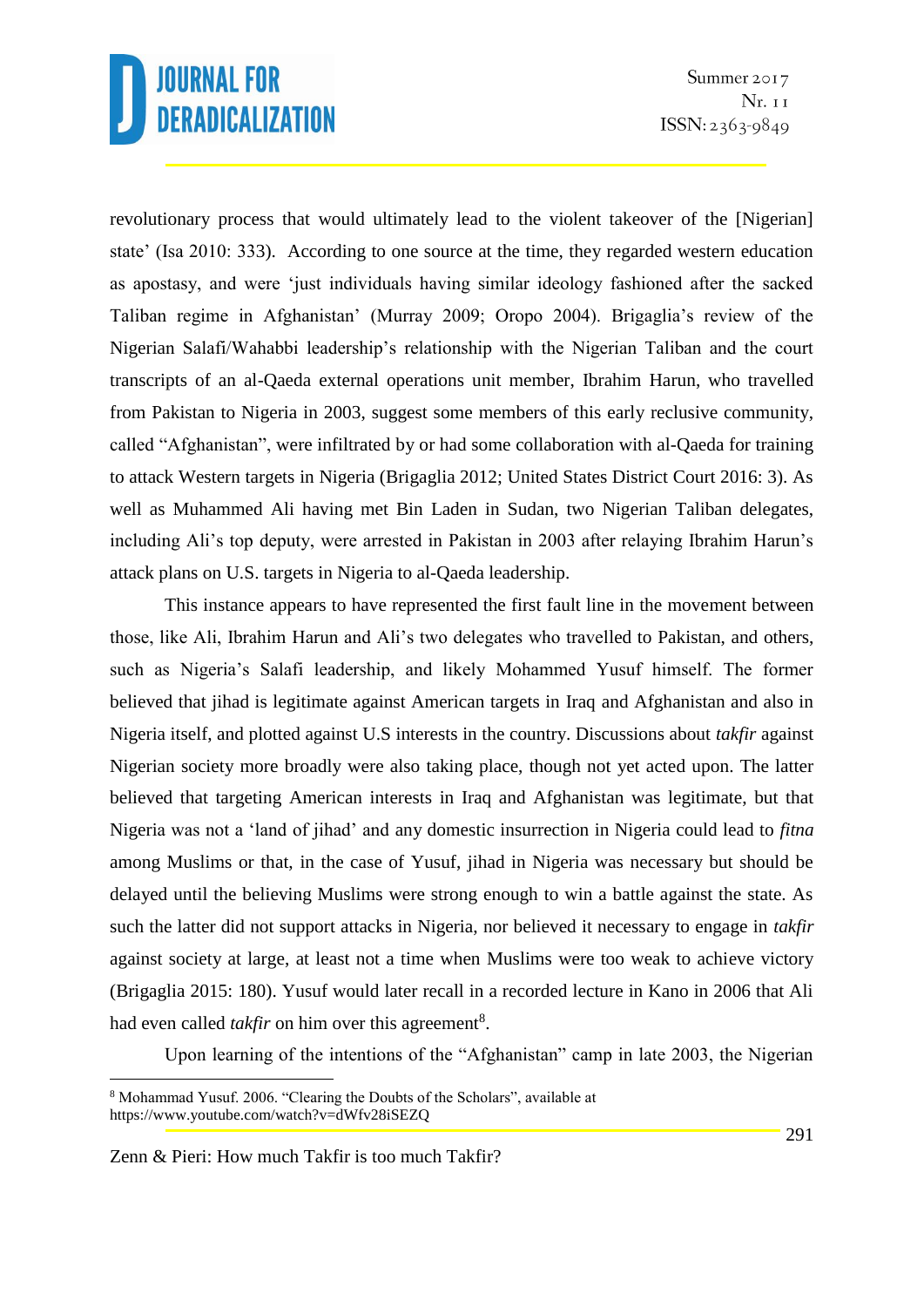government cracked down on the reclusive community and killed Muhammed Ali and several dozen followers. The Nigerian Taliban dissolved for some time, with some members fleeing Nigeria, while others become immersed in the growing AQIM networks in the Sahel, and others fleeing Nigeria to return after mediation between the Nigerian Salafi leadership and the government. Once such person was Mohammad Yusuf, who took control of the remnants of the group.

### *Second Schism: 2004-2009*

Learning lessons from the destruction of the "Afghanistan" camp, Yusuf focused on "group-building", seeking to build up the Nigerian Taliban's support within Nigeria while avoiding any overt associations with al-Qaeda, or violence against Western or Nigerian interests in Nigeria. Thus, after 2004 Yusuf, who received funding from Saudi sponsors he met during his year in exile (Author Interview, 2017)<sup>9</sup>, established micro-financing programs and would loan small amounts of money to individuals, which attracted a large following of youths who were loyal to him (Pieri and Zenn 2016: 72). This tactic allowed Yusuf to divorce his followers from the state, and create an atmosphere in which he was seen as not only a preacher but a provider. Yusuf created a parallel social order in which he operated his own schools, hospital and newspaper. Women were also instrumental in the early workings of the movement benefitting from Yusuf's largess, while he called for all women to be educated in a basic Islamic education.

Doctrinally, Yusuf differed from the formerly more militant-oriented members of his movement in that he believed it necessary to engage in *Iqamat al-hujja—*or "establishing evidence"—before declaring jihad (Yusuf 2007). His preaching was thus oriented towards convincing followers that the Nigerian government was oppressive. While Yusuf knew he had supporters training in the Sahel with AQIM to prepare for militancy in Nigeria, he thought the

<sup>9</sup> The source has requested anonymity. The author knows the source from the source's work as a liaison to and expert on JAS in the negotiations for the detained Chibok schoolgirls, which led to the release of 21 and 83 girls in October 2016 and May 2017, respectively, thus verifying the source's credibility.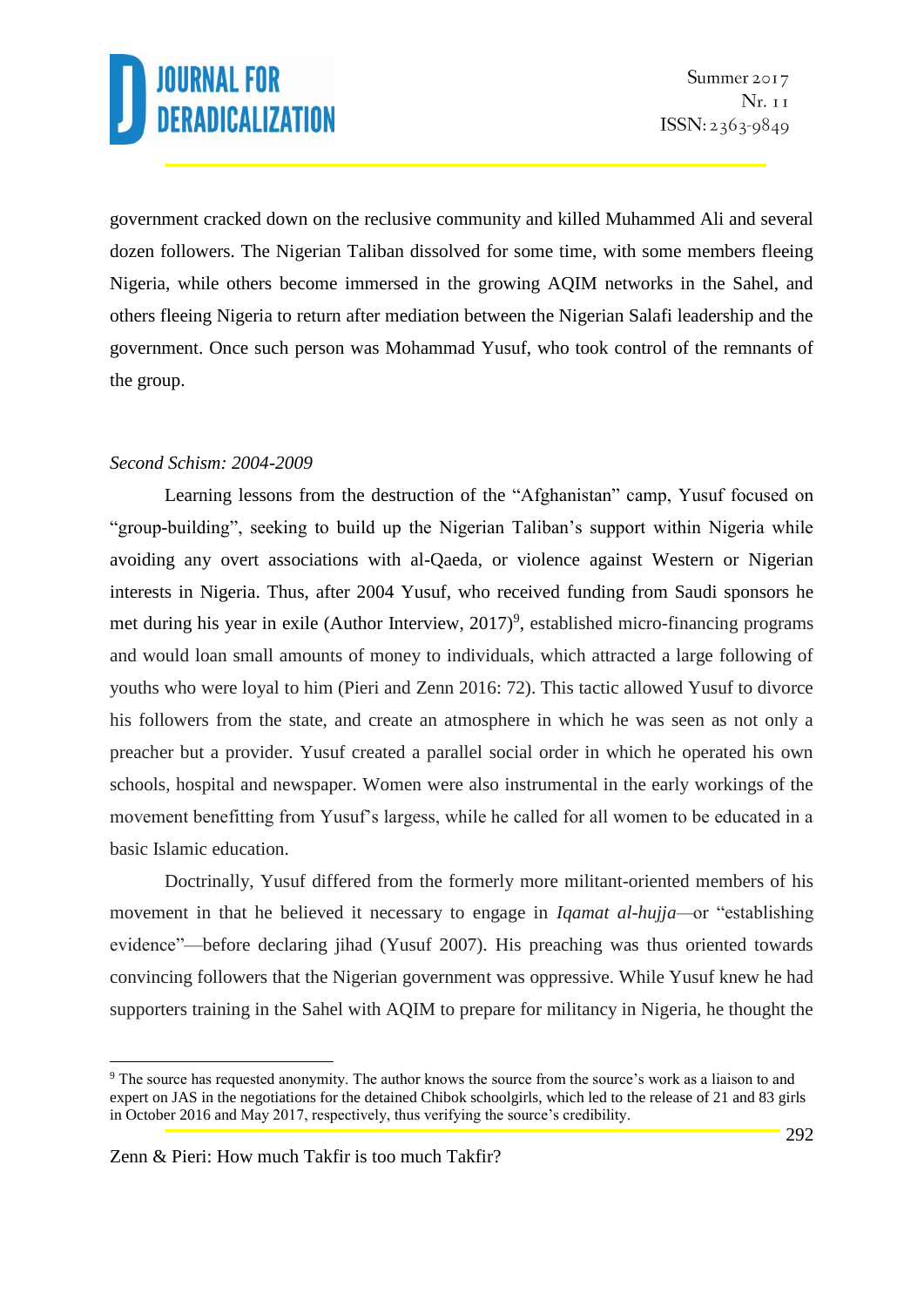time was not ripe for jihad (Al-Hamid 2009). This differed from Izala, and especially its leader Shaykh Jafaar Mahmoud Adam, who after originally turning a blind eye to the "Afghanistan" camp's militant activities had begun to abandon the idea of confronting the Nigerian state and instead to working within state structures to Islamicize its institutions, which Yusuf considered a form of apostasy. Indeed, Yusuf, in contrast, preferred to grow the movement until it was sufficiently strong enough to implement a program of Shari'a by jihad if needed, and thus his opposition to confronting the state was merely temporal.

This second factionalization was therefore mostly between Yusuf and his followers and the Nigerian religious establishment, particularly the Salafis from which Yusuf had originally emerged. This is the period where Yusuf's anti-State and anti-religious establishment became solidified. Yusuf, however, only engaged in *takfir* against the Nigerian government and those who "collaborated" with it, which gradually came to include Muslims such as Shaykh Jafaar, but Yusuf still left the issue aside about whether ordinary Muslims who benefitted from government services were *kafir* or not, and instead tried to convince them to join his movement. Yusuf also praised Bin Laden, cited Saudi Wahhabi theologians in his sermons, and predicted that Nigeria would become a 'land of jihad', but did not make known to those beyond his immediate followers that he planned a jihad or espoused violence.

*Third Schism: 2010-2012*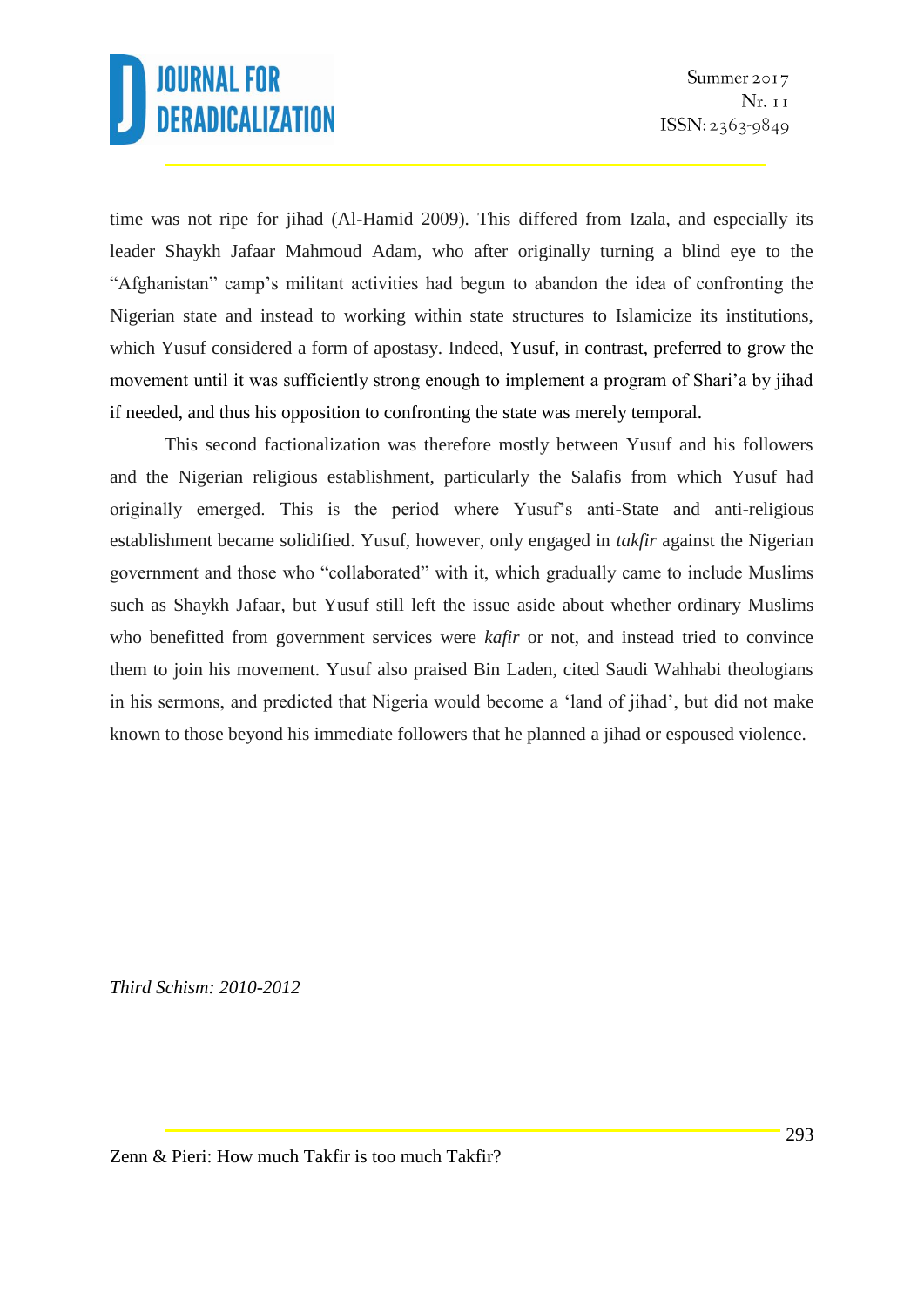Yusuf's call for *Iqamat al-hujja* and declaration of the Nigerian government as "taghut"<sup>10</sup> became a self-fulfilling prophecy when in July 2009 the Nigerian government killed Yusuf and 1,000 followers in a clash sparked by Yusuf's followers refusal to wear motorcycle helmets but which was also prompted by underlying tensions between the government and Yusuf's movement's growing calls for jihad that existed for at least a year before the clash. The mantle of leadership after a one-year interregnum fell to Yusuf's deputy, Abubakar Shekau. Shekau won over Yusuf's other deputy, Mamman Nur, who after Yusuf's death moved abroad and trained with AQIM and al-Shabab (Zenn 2014: 24). Nur believed the appropriate response after Yusuf's death was to target foreigners, international institutions, Nigerian government, Muslims who opposed "Boko Haram" (through serving in the government or army), or Christian churches and institutions in Nigeria, which he viewed as concomitant with the West. In this respect, Nur blended much of the original program of Muhammed Ali and the Nigerian Taliban, while also seeking to operationalize through militancy much of Yusuf's program.

Shekau, in contrast to Nur, believed that jihad after 2010 was obligatory, and that not actively joining his jihad was tantamount to apostasy. This did not mean Shekau actively killed anyone after he announced jihad and renamed the group "JAS" in 2010. Rather, there was a "priority scale" with Christians, the government, and publicly anti-JAS Muslim preachers targeted first. This also meant any Muslims killed collaterally were not a concern since they were "guilty" for not having joined his jihad.

Shekau's acceptance of Muslim casualties—and practice of *takfir* against anyone who was not in his group—was thus a cause of the third schism. This schism appeared in October 2010, when assassinations targeting Muslim religious leaders, especially Salafists who opposed JAS's religious interpretation, as well as civil servants, became an almost weekly

 $10$  Arabic term often translated as "tyrant" or "oppressor." The Quran lists vividly the misdeeds and excesses of ṭaghut political leaders and societies, including the pharaoh of Egypt.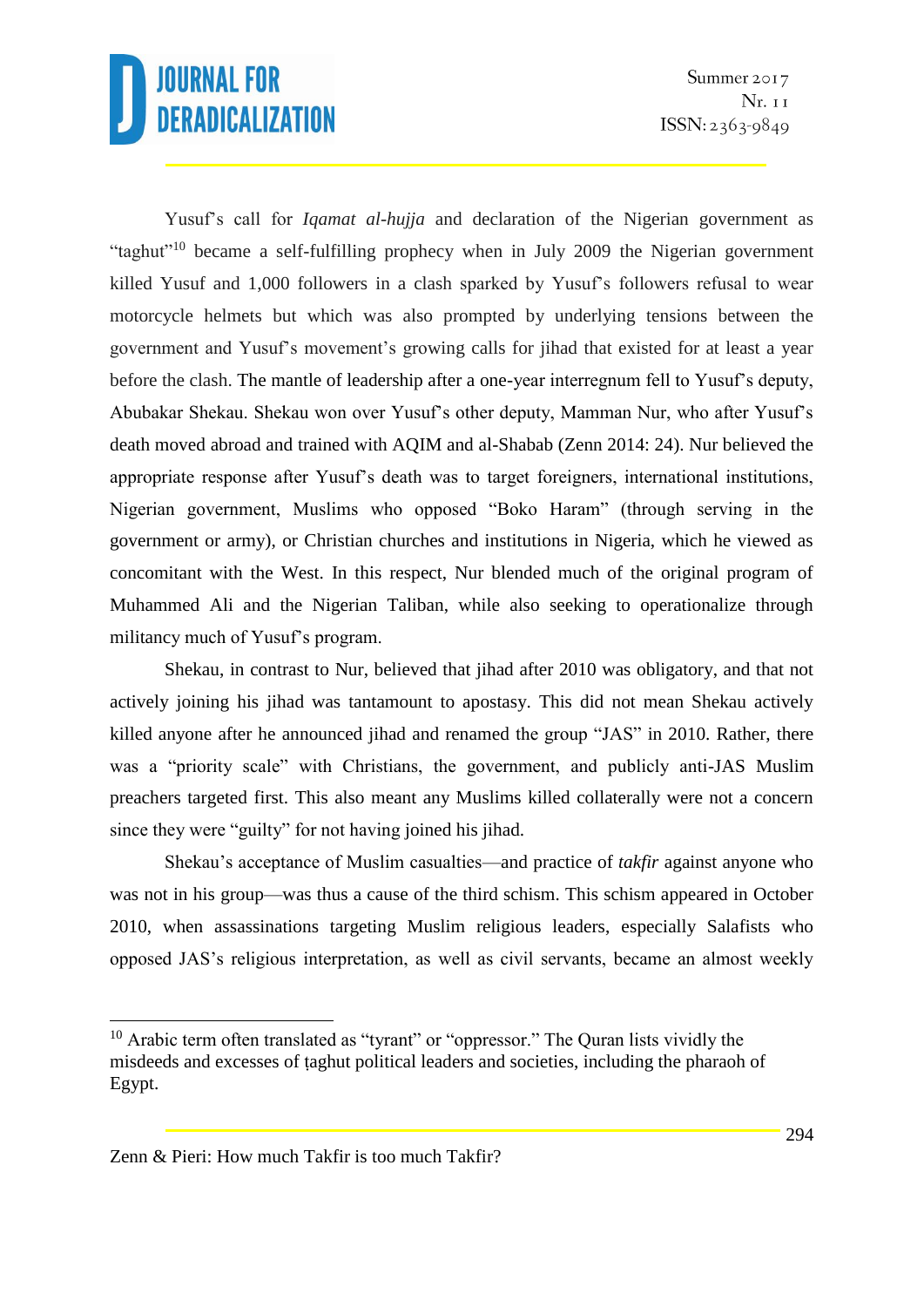occurrence in northeastern Nigeria. In addition to this, prisons, banks, churches and beer halls also were common targets of attack (Watts 2015: 196).

Opposition emerged to JAS as resentment grew among some followers of the late Yusuf, who called themselves the Yusufiya Islamic Movement (YIM). They rejected JAS's killing of Muslim scholars and Muslims civilians in collateral damage (Comolli 2015: 68). The YIM however was never able to establish itself as an alternate to Shekau's JAS. One reason for this is that it is likely Shekau killed its members for defecting, or because they had too few members. The importance of the emergence of the YIM, however, is that it captures a certain level of dissatisfaction and debate within the ranks of the late Yusuf's followership as to the appropriateness of violent tactics, including that of *takfir*.

#### *Fourth Schism: Ansaru*

1

A similar set of issues that led to YIM's dissent from Shekau also led to the formation of Ansaru, which represented the most public schism in the group's history. *Ansarul al-Muslimin fi Biladis Sudan* (Vanguard of the Muslims in Black Africa) announced its formation on January 26, 2012 in fliers dropped in Kano. This occurred in direct aftermath of an "urban invasion" attack that JAS launched in Kano on Shekau's orders one week earlier with up to 200 people killed (Abubakar 2012: 97). Shekau, who was hiding in Kano at the time, claimed that it was a response to the arrests of JAS members, wives and children, and the killing of Mohammed Yusuf. The attacks, however, reflect Shekau's approach to *takfir*: government offices may have been targeted but even those who were caught in the crossfire were seen as *kafir* for not being part of JAS.

To explain its ideology, in June 2012, Ansaru, released high quality video statements on Youtube affirming (in Hausa and English) that Ansaru disapproved of Shekau's killing of Muslims, including Ansaru defectors from JAS and Ansaru's spiritual leader from Gombe State.<sup>11</sup> Ansaru explained five years later in an al-Qaeda publication in January 2017 that prior

 $11$  Ansaru pseudonymous leader/spokesman (along with Khalid al-Barnawi, who was more operational), Abu Usamatul al-Ansari, decried the killing of Ansaru members by Shekau in the video debut of the group that appeared in June 2, 2012 in Hausa and English language, available at: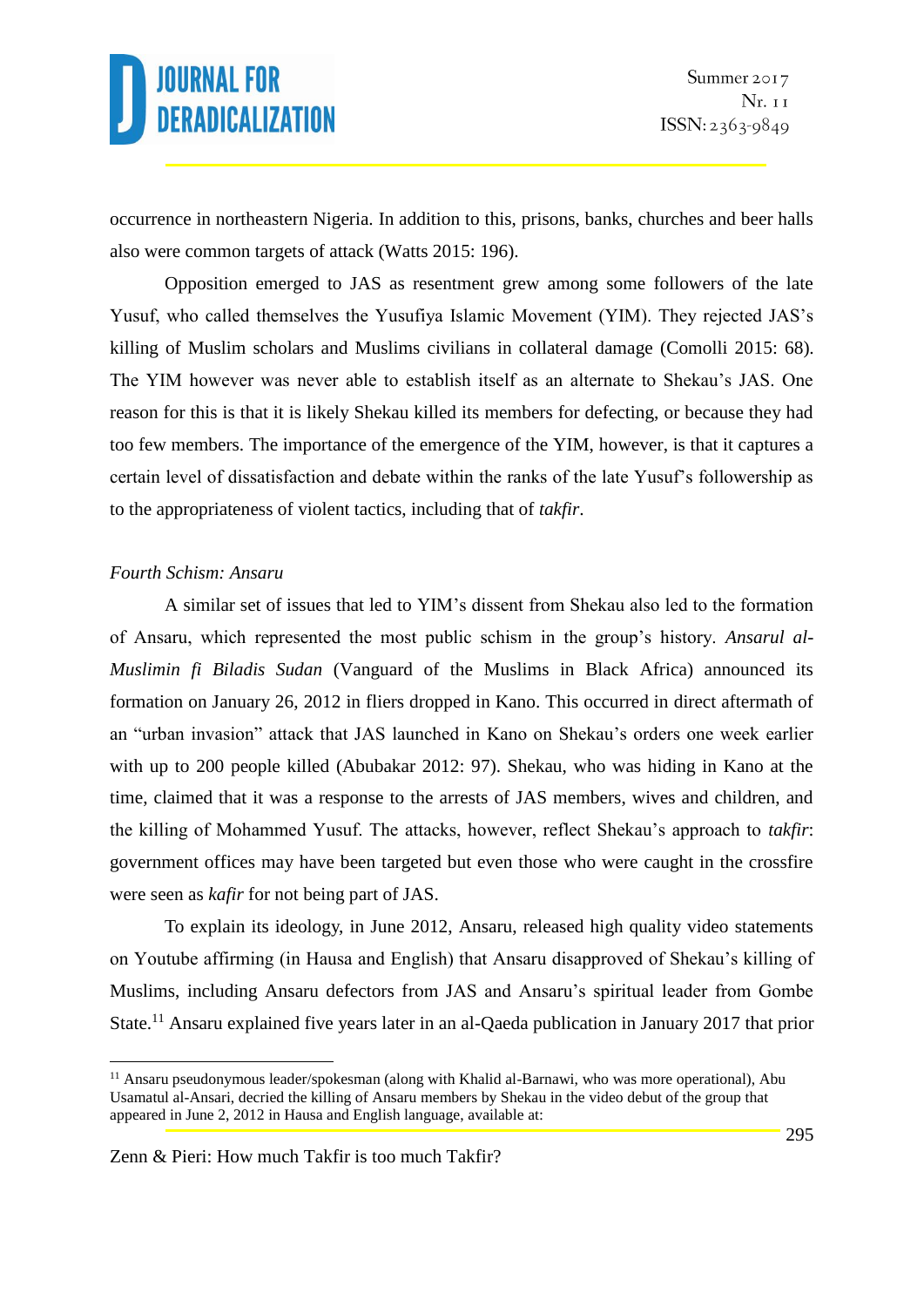to forming Ansaru they had elected Shekau as "amir" of their "jamaah", or group, after Yusuf's death, but they saw how Shekau declared anyone who was not part of their "jamaah" as apostates (Al-Risalah 2017). This led to Shekau considering too broad a population of Muslims as worthy of death. As a result, Ansaru, whose core leaders were former Nigerian AQIM members or those, like Nur, who were trained by AQIM, consulted their "Algerian brothers" and chose the new name Ansaru. Similarly, a series of letters that AQIM released in April 2017 showing discussions between JAS and AQIM from before 2011 includes complaints by future Ansaru mastermind Khalid al-Barnawi and his shura members to AQIM about Shekau. The letter signed by Khalid al-Barnawi and his shura says "Shekau spends his time proclaiming *takfir*" and "all of this has led the Nigerian people to criticize the religion and jihad, causing general chaos", and that Shekau uses "*takfir* for all who participate in elections disregarding the principles and rules of *takfīr*" (Rashid 2017). In addition, the letters list Shekau's theological reference points for understanding *takfir*, which al-Barnawi and his shura consider to be "deviant". Ultimately, they compare Shekau to the Armed Islamic Group (GIA), from which AQIM's predecessor, the GSPC, split during the Algerian civil war in the 1990s because of the GIA's excessive *takfir*. 12

Ansaru, however, met a demise, at least operationally, by mid-2013. While Shekau killed a number of its members, the Nigerian security forces raided Ansaru's main base in Kaduna and broke up its kidnapping cells in Sokoto and Kano and elsewhere in northern Nigeria, thus reducing its capacity. The French-led intervention in Mali at the time also meant that Ansaru's networks to AQIM were severed. Some former Ansaru members would later join JAS, such as Mamman Nur and its commander of suicide bombings, Abu Fatima.

Zenn & Pieri: How much Takfir is too much Takfir?

https://www.youtube.com/watch?v=s6Atd6blaBI and https://www.youtube.com/watch?v=aZ-6Strj2tI. "New statement from Jamā'at Ansār al-muslimīn Fi Bilād al- Sūdān: "Innocence of the mujāhidīn From the Blood of the Innocent Muslims," May 14, 2013, available at: http://jihadology.net/2013/05/14/new-statement-fromjamaat-an%E1%B9%A3ar-al-muslimin-fi-bilad-al-sudan-innocence-of-the-mujahidin-from-the-blood-of-theinnocent-muslims/.

<sup>&</sup>lt;sup>12</sup> It appears AQIM released these documents publicly to its followers for two reasons: first, one of the documents is the original version of one released by the US Directorate of National Intelligence in January 2017, so AQIM may be seeking to contextualize that now public document; and, second, AQIM may be seeking to explain to its followership that it is not responsible for—and even advised against—Shekau's takfirism and the misguided paths that Shekau and his commanders have taken.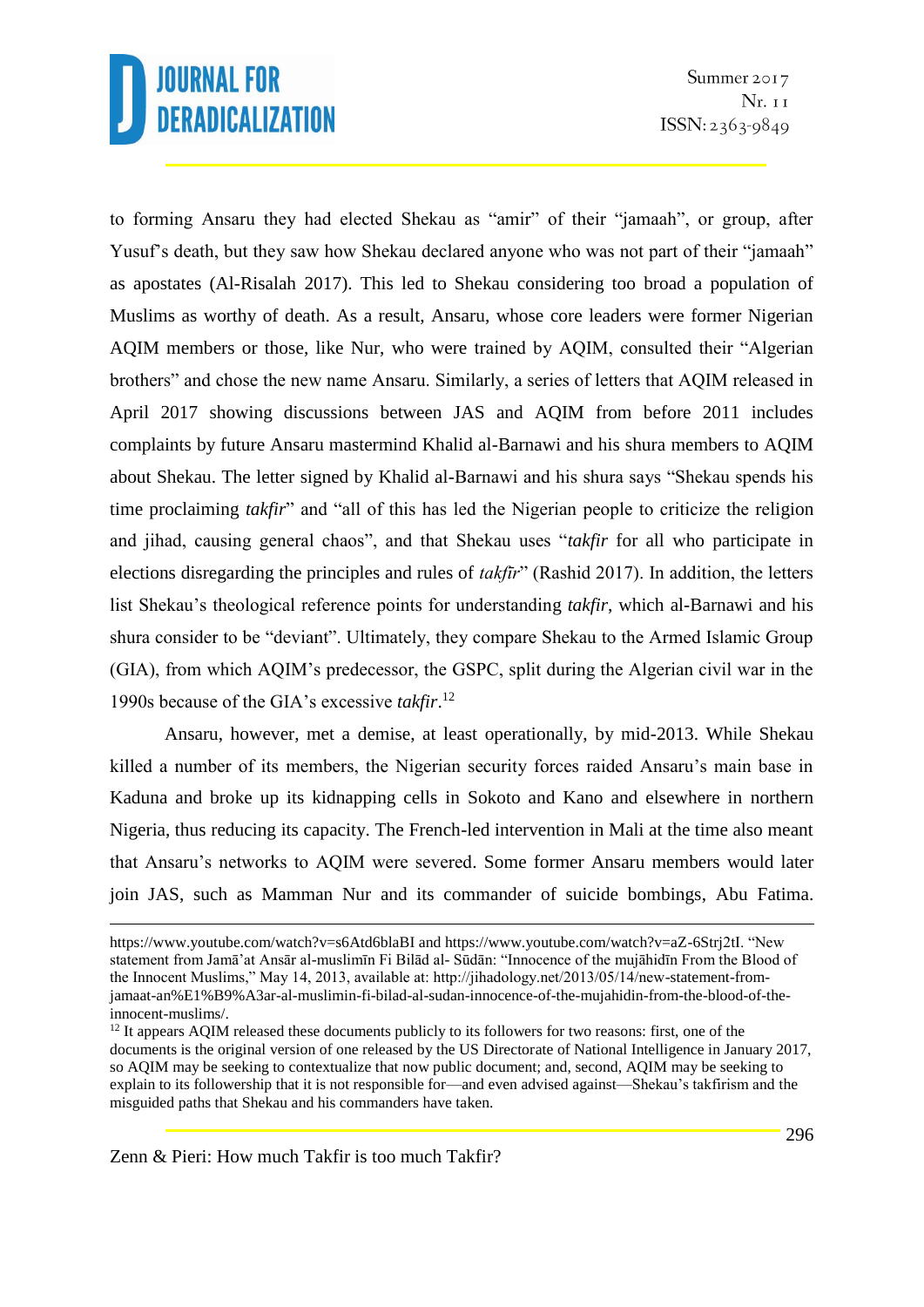Ansaru's kidnapping commander, Khalid al-Barnawi, also reconciled with Shekau in 2012, perhaps due to his faltering network in Nigeria. Other JAS tactical and narrative changes between 2013 and 2014 showed signs of Ansaru influence on JAS.<sup>13</sup> This showed that as important as *takfir* was to Ansaru's ideology, survival became paramount to ideology when the group's existence was at stake. But what followed after this "merger" with JAS showed the ideological differences over *takfir* ultimately could not be overcome.

### *Fifth Schism: West Africa Province*

<u>.</u>

The "merger" of Ansaru elements into JAS coincided with JAS's occupation of territory for the first time in the history of the insurgency in 2014. This was perhaps not coincidental, however, as former Ansaru members' skill-sets in suicide bombings, kidnappings-for-ransom (of foreigners and local Nigerians), and ambushes supported JAS to raise funds and attack the security forces. This caused the military to essentially withdraw from large tracts of countryside in northeastern Nigeria. From October 2014 until February 2015, when the Nigerian government launched a massive military offensive against Shekau's declared "Islamic State"<sup>14</sup> nearly 30 towns fell under JAS's control, including ones populated by more than tens of thousands of people such as Monguno, Bama, Baga, and Mubi, where JAS implemented strict *hudud* shari'a punishments and appointed its own *amirs* (Pieri 2014).

<sup>&</sup>lt;sup>13</sup> Among the signs that former Ansaru members joined Boko Haram beyond the Abu Fatima and Nur audios and that these former Ansaru were leading Boko Haram's pledge to Islamic State was that videos began employing Islamic State and Ansaru rhetoric, including stating in October 2014 that the borders of Nigeria and Cameroon were "broken (kasara in Arabic)", which was modelled on an Islamic State video also showing its militants "breaking" the border posts between Iraq and Syria, and saying that Boko Haram had an "established an Islamic State in biladis Sudan (Black Africa)". This is distinctly Ansaru phraseology and given the experience of Ansaru militants in AQIM and the higher quality of their videos and statements at their founding in 2011-2012, they were well-placed to play a key role in amplifying Boko Haram's capabilities. This was exemplified in the kidnappings of 22 foreigners in Cameroon in 2013-2014 and numerous others in Borno, the first two of which were carried out jointly by Boko Haram Ansaru in February 2013 and November 2013 and the latter three only by the same network, but only explicitly claimed by Boko Haram (the former Ansaru members were integrated by then). In addition, Boko Haram's raids on several key military barracks during Boko Haram's occupation of territory in its "Islamic State" in 2014-2015 and the introduction of widespread suicide bombings can be attributed to the expertise of former Ansaru members to Boko Haram, including Abu Fatima. <sup>14</sup> Shekau referred to it as both *dawlat al-Islam* in Arabic and *daular Musulunci* in Hausa

Zenn & Pieri: How much Takfir is too much Takfir?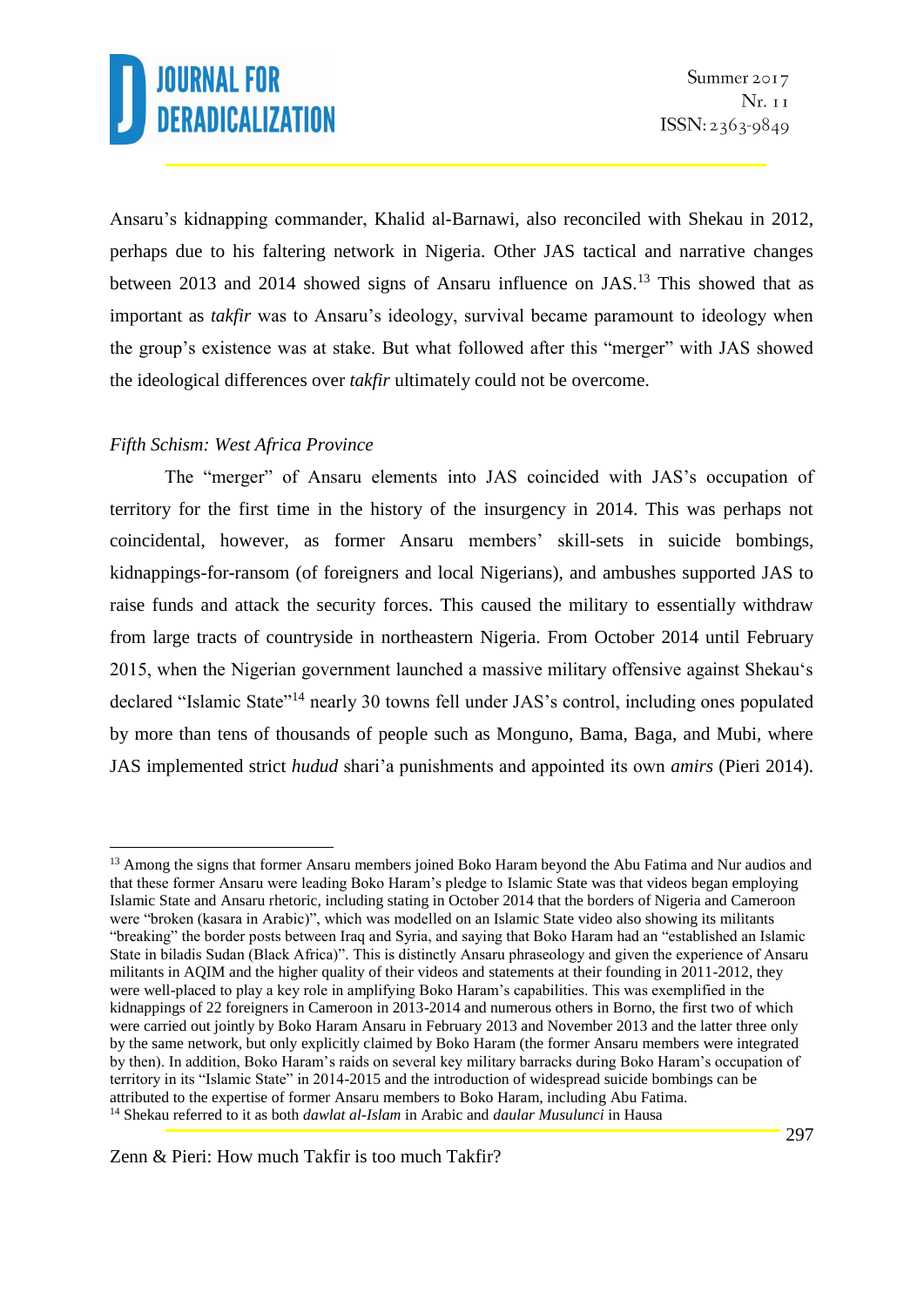Altogether, JAS's de-facto control spanned an area almost as large as Belgium in three Nigerian states: Borno, Yobe and Adamawa.

Although the creation of an "Islamic State" has been a long term goal of JAS, this strategic shift should also be viewed through the lens of JAS wanting to impress the Islamic State, or that it came from the urging of the Islamic State. The holding of territory for the Islamic State is one of three essential components of its maintaining legitimacy of the Caliphate; the other two are al-Baghdadi's decadency from the Qurayshi tribe and, at least according to its view, it having received support from the *ulema* for the declaration of the Caliphate (Wood 2015). In the absence of evident operational links between Islamic State and JAS, the most concrete relationship was their social media coordination, including Islamic State's setting up for JAS a social media platform showing videos, tweets and statements in January 2015.<sup>15</sup>

In March 2015, Shekau pledged allegiance to Islamic State, which was recognized by Islamic State spokesman Abu Muhammed al-Adnani and in various Islamic State publications. The internal dynamics of the pledge from JAS show that, in fact, in a meeting Mamman Nur and Abu Fatima "compelled" Shekau to pledge allegiance to Islamic State because, according to Nur (2016), "it is obligatory to pledge allegiance to the Caliph once he appears in the world."<sup>16</sup> Moreover, according to Nur, Shekau feared his not pledging allegiance to al-Baghdadi would lead Abu Musab al-Barnawi, Mamman Nur, and Abu Fatima to break away just like they had as part of Ansaru. Shekau, who had never formally joined al-Qaeda, may have not wanted to formally join Islamic State, but rather to have mutual recognition as opposed to a formal relationship so as to not have to sacrifice his authority to another leader.

Indeed, Shekau's disinterest in listening to authorities and his continued excessive *takfirism* is what caused the group to ultimately factionalize in August 2016, with Islamic

<sup>&</sup>lt;sup>15</sup> The authors retain a hard copy PDF file of this document, although it is otherwise not available online.

<sup>&</sup>lt;sup>16</sup> The publicly available recording of Nur's discussion of this meeting between Nur and Shekau on the Sahara Reporters website says that the voice in Abu Musab al-Barnawi's but, in fact, the voice is Nur's. In one instance, Nur even referencing a conversation he had with "Habib," referring to Abu Musab al-Barnawi's actual given name.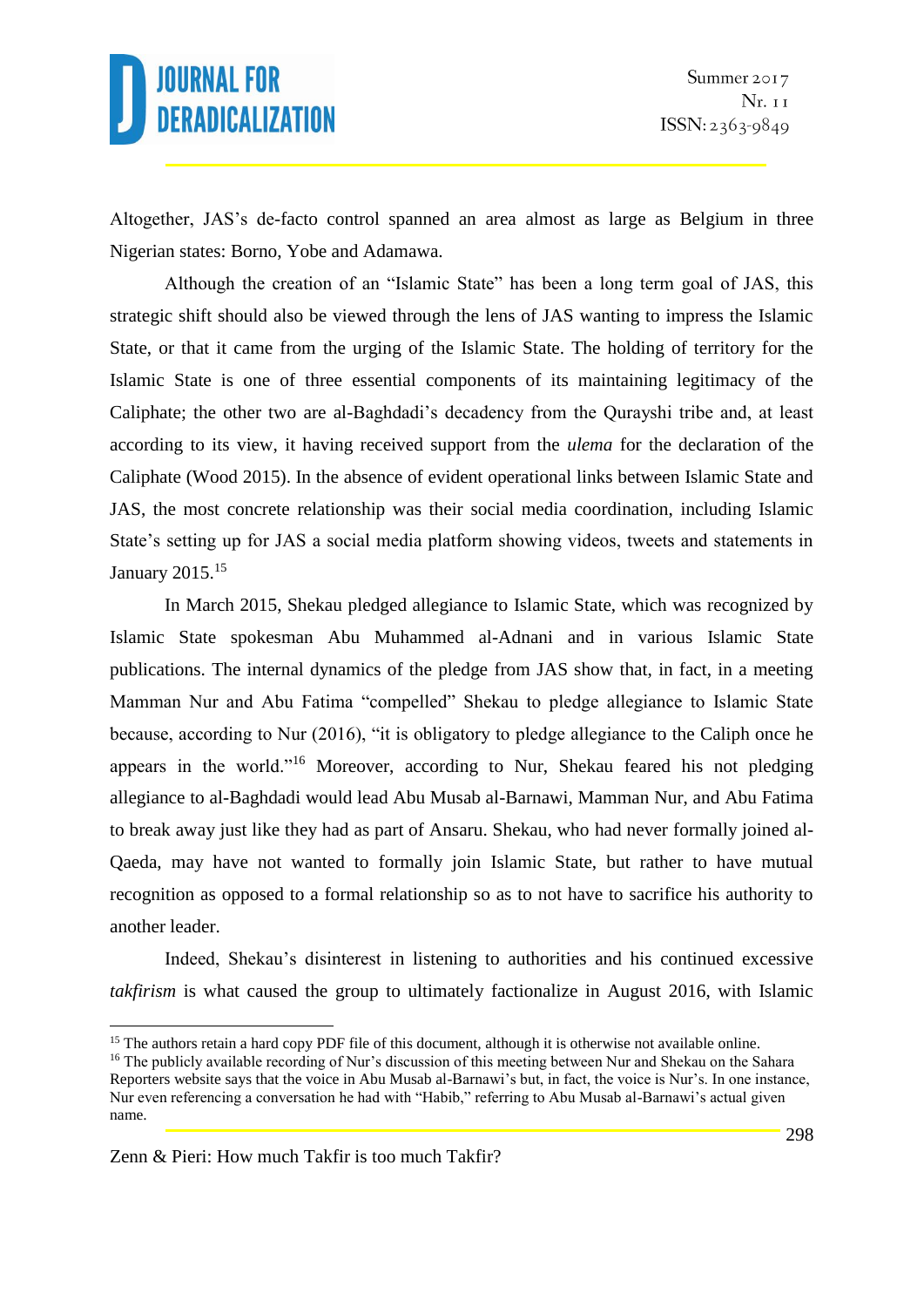State recognizing Abu Musab al-Barnawi as the West Africa Province leader and Shekau reverting to lead JAS. According to an audio by Nur that was leaked on August 2, 2016, Shekau ignored al-Baghdadi's advice on distinguishing female "apostates" who should be killed and not enslaved, and *Kafir Asli*, or "those who are born unbelievers", such as Christian girls, who can be kept as slaves.<sup>17</sup> Moreover, Abu Musab al-Barnawi, who controlled West Africa Province's communications, cut off Shekau from communicating with Islamic State. As Nur (2016) described, the reasons included killing militants who disagreed with Shekau without explanation or fighters and reason why Abu Musab al-Barnawi and Nur turned against Shekau again is that he killed civilians whose only crime was holding a government ID card and killed militants who defected to Abu Musab al-Barnawi's faction, just as Shekau had done to Ansaru members. Nur (2016) states,

In one of our Shura meetings, someone asked Shekau how he felt about Muslims running away from their own land to the land of the infidels [i.e., internally displaced persons camps run by the Nigerian government or international organizations] for their own safety. Shekau said [such Muslims] are also infidels and should be killed like the infidels. These people are not infidels, they are Muslims running for their lives, and he insisted that they are infidels and should be killed. Shekau is ignorant of the fact that it is forbidden for a Muslim to be killed after being chased out of Islamic State to a strange land and [when the Muslim] has not taken part in any conspiracy against Muslims. [Shekau] is ignorant and needs to be taught the rudiments of Islam.

Al-Barnawi believed these actions attacks would cause West Africa Province to lose the support of the population.

Nur (2016) also cited instances where Shekau ordered the amputation of the hand of someone who sold a sheep that he was supposed to keep, and the stoning to death of a fighter

<sup>&</sup>lt;sup>17</sup> The audio was later made public on the website Sahara Reporters. Such "Boko Haram insiders" included Ahmed Salkida, a Nigerian journalist who knew Mohammed Yusuf. http://saharareporters.com/2016/08/05/newboko-haram-leader-al-barnawi-accuses-abubakar-shekau-killing-fellow-muslims-living

Zenn & Pieri: How much Takfir is too much Takfir?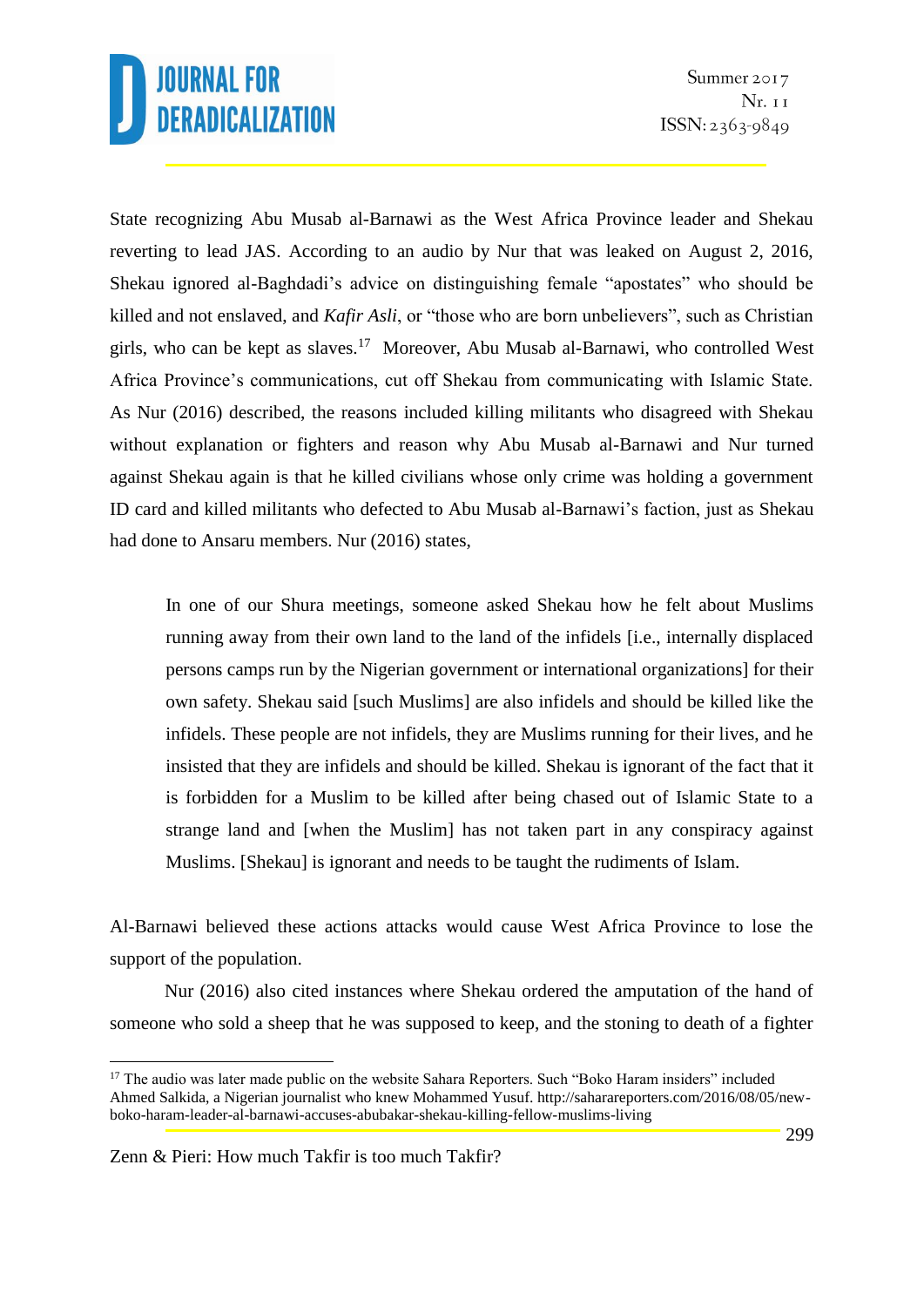<u>.</u>

who "married" female captives of other fighters. Shekau considered this to be adultery, but Nur said the case was ambiguous in terms of Islamic law and thus did not require capital punishment..<sup>18</sup> Shekau considers such people to not be Muslim because they are guilty of collaborating with an un-Islamic government.<sup>19</sup> The distinction is that Nur uses the "theological tool" of *irja'* to defer judgment about who is or is not a Muslim and argues that the Qur'an prohibits declaring *kafir* and saying to "whoever says he is a Muslim, you are not a Muslim." (Lahoud 2010: 214)

One day after Nur's audio was leaked, on August 2, 2016, Islamic State released the 41st edition of its Arabic-language newsletter, *al-Naba*, which featured an interview with Abu Musab al-Barnawi.<sup>20</sup> In al-Barnawi's interview on August 3, he explained that West Africa Province "prohibited targeting ordinary people who adhere to Islam and disavowed these acts [of Shekau]…. He who does not show any of Islam's *nawaaqid (nullifications)*, we will not call *takfir* and brand him or shed his blood" (Wiktorowicz 2005: 81). Al-Barnawi added, "we have fought [Shekau's] chauvinism *(al-ghalaw)*.... We do not target mosques of ordinary people who adhere to Islam."

Al-Barnawi (2016) was, however, also clear about who West Africa Province would target. He said his fighters would "booby-trap and blow up every church that we are able to

<sup>&</sup>lt;sup>18</sup> In August 2015, an attack on an IDP camp in Borno State led several members of West Africa Province under the command of Mahamat Daud to protest Shekau's targeting of civilians. Daud, who was previously responsible for facilitating the training of JAS fighters in Mali with AQIM and Movement for Unity and Jihad West Africa (MUJWA). Images of the burned out village can be seen at: http://en.alalam.ir/news/1785020

<sup>&</sup>lt;sup>19</sup> Al-Qaeda ideologue Abu Muhammed al-Maqdisi argues that whoever obeys Muslim rulers who rule with secular laws worships them as "lords (*arbaban*)" apart from Allah, which he equates with polytheism and unbelief. He justifies this assertion by citing Quran 9:31. which states that Jews and Christians "have taken their rabbis and their monks as lords apart from God […]'. Al-Qaeda leader Ayman al-Zawahiri have concluded that whoever follows such as a ruler has taken such rulers as lords besides Allah. In this context, Muslims who choose to participate in political institutions with secular laws are accused of not disbelieving in *ṭaghut* and therefore are lacking in *tawhid*. In order to counter the argument that these al-Qaeda ideologues *ghulat almukaffira* [extremists who rush to declare fellow Muslims to be infidels], al-Maqdisi has said that *takfir* should only be called Muslims working in government, such as policemen, soldiers, judges and ambassadors, because they protection of the regimes ruling with secular laws but necessarily "ordinary" Muslims who participate in such institutions. Al-Barnawi would seem to fall in line with al-Qaeda on this point, while Shekau would call *takfir* on such "ordinary" Muslims and take a view similar to Islamic State. Abdulbasit Kassim,"Defining and Understanding the Religious Philosophy of jihādī- Salafism and the Ideology of Boko Haram," Politics, Religion & Ideology, September 2015.

<sup>20</sup> http://jihadology.net/2016/08/02/new-issue-of-the-islamic-states-newsletter-al-naba-41/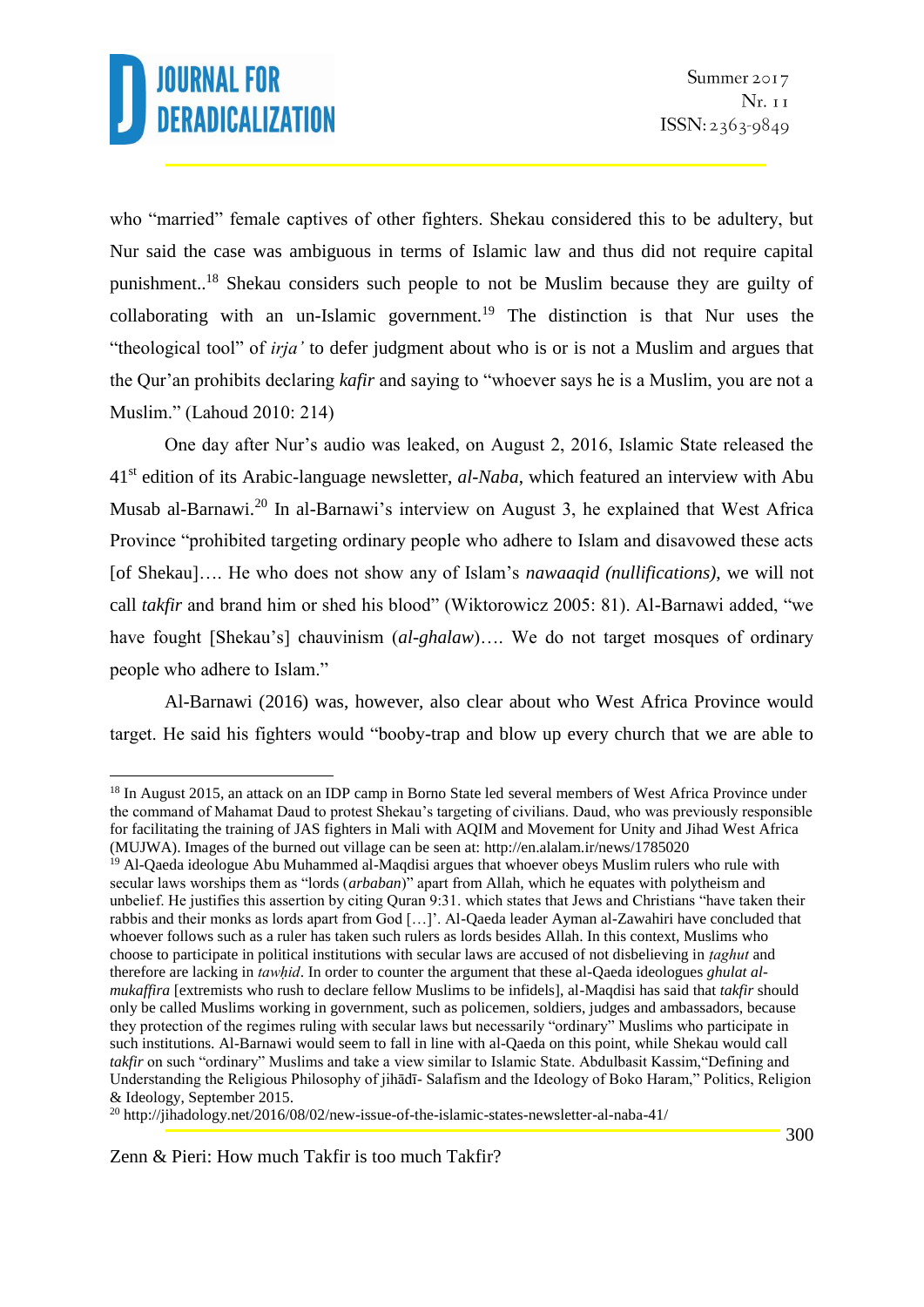reach, and kill all of those who we find from the citizens of the cross," including "Crusader relief organizations" that exploit the "displaced in the raging war, and provide them with food and shelter and then Christianize them.

Less than 24 hours after Islamic State released the interview with al-Barnawi on August 3, Shekau released his own audio on Youtube (Shekau 2016). Shekau declared himself to be "imam", or leader, of JAS, which was his precise position and group affiliation before he was designated *wali* of West Africa Province in March 2015. Shekau, however, still referred to al-Baghdadi as the "caliph of Muslims", and therefore did not renounce his *baya* to al-Baghdadi.

The purpose of Shekau's audio was likely two-fold. First, the Youtube platform allowed him to circumvent al-Barnawi's blocking his behind-the-scenes lines of communication to al-Baghdadi. Second, it allowed Shekau to respond publicly about Islamic State's appointment of al-Barnawi as *wali* and explain that based upon the principle of *al-Wala wal-Bara* al-Barnawi is wrong to believe that Muslims who live in "lands of disbelief" and "do not show animosity to the infidels" are not *kafir* themselves. Shekau, in contrast to al-Barnawi, believes such Muslims may be killed directly or as collateral damage and that al-Barnawi's ignorance of the Quran and Sunnah on this principle means that al-Barnawi is using only his or personal opinion.

The fifth schism showed that despite an effort of the factions to unite over their mutual recognition of Abubakr al-Baghdadi as a legitimate caliph, the issue of *takfirism* once again became paramount. For Abu Musab al-Barnawi and Mamman Nur, Shekau's excessive *takfir* was untenable from a theological, operational and alliance perspective. Theologically, Shekau considered too wide a group of Muslims to be *kafir*; operationally, Shekau killed ordinary Muslims and ignored their needs which meant those were supposed to live in the West Africa Province "Islamic State" were alienated; and he caused internal *fitna* by killing off commanders and disregarding al-Baghdadi's orders, especially on the issue of slavery.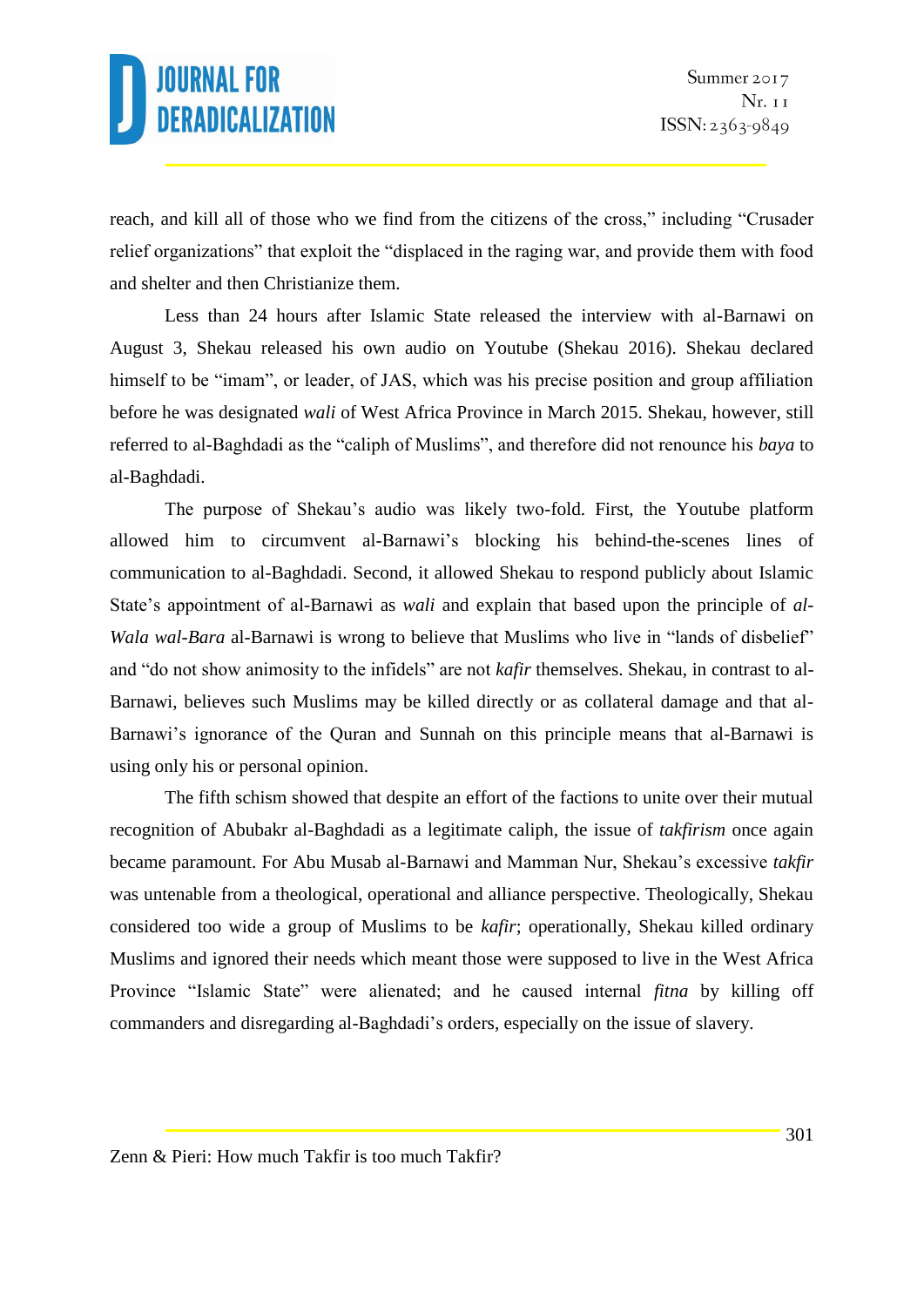

Summer 2017  $Nr. 11$  $ISSN: 2363-9849$ 

#### **Conclusion**

The discussion of factional splits within the Boko Haram movement over the issue of *takfir* has important implications for ongoing prison-based de-radicalization programs in Nigeria (Barkindo and Bryans 2016) and neighboring countries and for the planned Operation Safe Corridor program (Africa News 2016), which is intended to be based in a non-prison facility in northeastern Nigeria's Gombe State for "repentant" militants. First, it will be important to understand to which faction militants in de-radicalization programs belong, since this will likely affect the approach of the theological/ideological aspects of de-radicalization, especially for leaders who were privy to the arguments of Khalid al-Barnawi and his shura and later Abu Musab al-Barnawi and Mamman Nur against Shekau. Second, it will be important not to consider the West Africa Province "more moderate" simply because it has a narrower view of *takfir* relative to the JAS faction of Shekau. West Africa Province still has highly problematic understandings of *takfir* as well as *caliphacy* that need to be address in a de-radicalization program. And, third, it is important to review not only the origins and factors which gave rise to contemporary *takfirism* in the first place in Nigeria using the early views of Muhammed Ali and Mohammed Yusuf as starting points and subsequent views of Shekau and his reference points but also going back further in Nigerian history to see how these views entered Nigeria, gained acceptance, and then launched under the various factions of "Boko Haram". In this regard, it would be important for Nigerian Islamic scholars who were in the same religious milieu as Ali, Yusuf and Shekau in the early- and mid-2000s to objectively reflect on what additional measures could have been taken to stem the tide of growing *takfirism* and what mistakes were made at that time.

On the operational side, the issue of factionalization presents a conundrum for counterterrorism forces in Nigeria. While Shekau's actions make him a target for killing, the fact that his excessive violence and *takfirism* alienates the populations where he operates (even if allowing him to "control" through fear) reduces support for the insurgents. Meanwhile Abu Musab al-Barnawi's more restrained approach to dealing with the populations allows his

Zenn & Pieri: How much Takfir is too much Takfir?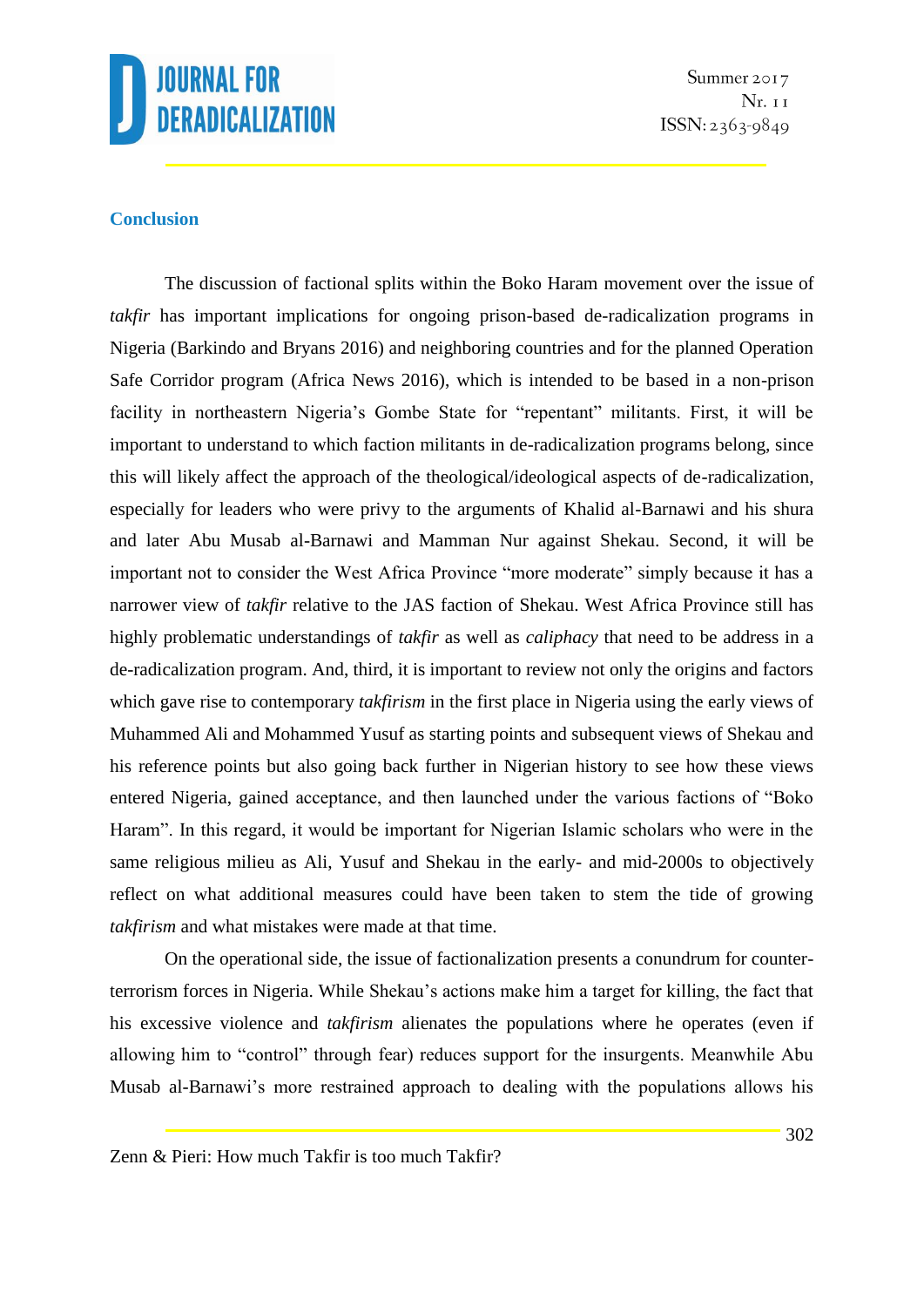fighters to co-exist with the population. This means that if Shekau were killed it could lead some supporters of Shekau to defect to al-Barnawi's faction, thus strengthening the latter. According to the literature, the lack of a "clear succession process" in an organization like Shekau's where his underlings are routinely purged and are not allowed to show their faces publicly as well as a lack of "communal support" in his faction means that Shekau's faction may lack the resources to "function and survive" should Shekau be killed (Jordan 2014). In this respect, the Nigerian military (or its international partners) may be advised to eschew any targeted assassination of Shekau while even devoting greater resources to countering al-Barnawi's faction, which in the long-run may be the greater threat to state sovereignty to expanding the insurgency.

On the counter-radicalization side, public expressions against *takfirism* are already commonplace among northern Nigeria's Islamic leadership as well as in other African countries (Harnischfeger 2014). Yet, what could additionally be constructive in condemning *takfirism* is both greater public intra-faith demonstrations of acceptance of other Muslim sects, particularly between Salafis, Sufis and Shias. Such would be especially important from a Salafi perspective because a strong argument can be made that the modern iterations of *takfir* emerged along with the rise of Salafism in the country after nearly two centuries of dormancy. In the early 1800s, the doctrine of *takfir* had, in contrast, been espoused by the Sufi orders, including Usman dan Fodio himself, but was "appropriated" by the Salafi-Jihadis (Kassim and Zenn 2017). Developing strong counter-narratives to the ones put forward by groups such as Boko Haram, and which are appropriately contextualized, is needed. The importance of constructing effective counter-narratives is discussed by Bradock and Horgan (2015:386), who argue that it is important to deliver a counter-narrative in such a way that audience members believe it to be constructed by a credible entity. A counter-narrative's 'effectiveness is determined not only by the content that comprises it, but also by how (and by whom) it is disseminated'. As such any counter-radicalization efforts will also demand credible partners from the Islamic milieu in Nigeria who are prepared to refute violent concepts from a theological standpoint.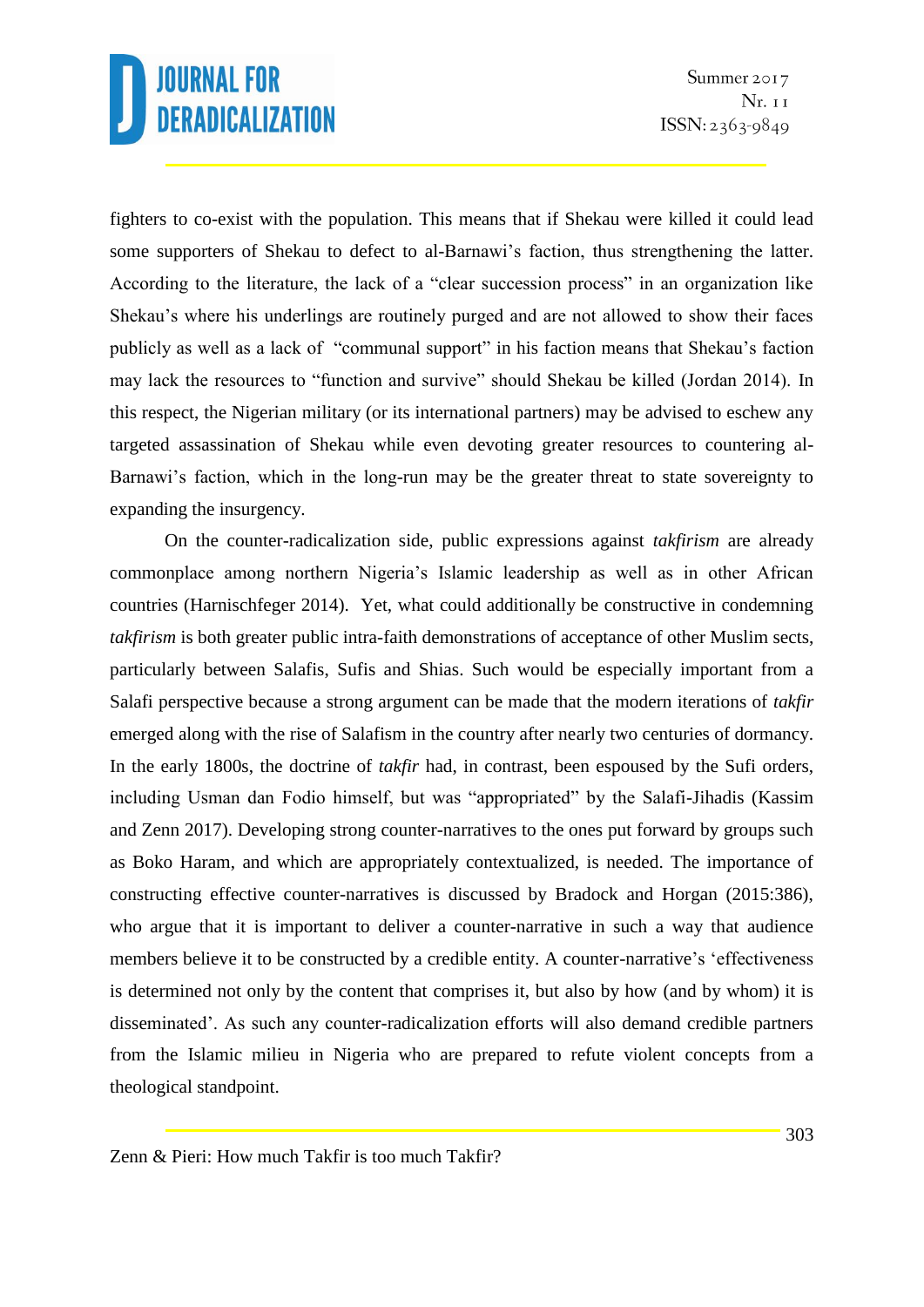

### **References**

Abubakar, Aballahhi. 2012. "The media, politics and Boko blitz". *Journal of African Media Studies*, 4(1): 97-110.

Africa News. 2016. "Nigerian government sets up camp for repentant Boko Haram fighters", Africa News, April 7, [http://www.africanews.com/2016/04/07/nigerian-gov-t-sets-up-camp](http://www.africanews.com/2016/04/07/nigerian-gov-t-sets-up-camp-for-repentant-boko-haram-fighters/)[for-repentant-boko-haram-fighters/](http://www.africanews.com/2016/04/07/nigerian-gov-t-sets-up-camp-for-repentant-boko-haram-fighters/) (Accessed: June 22, 2017).

Akhlaq, Sayed. 2015. "The Guise of the Sunni-Shiite use of Excommunication (Takfir) in the Middle East", *Journal of South Asian and Middle Eastern Studies*. 38(4): 1-22

Al-Hamid, Abdullah. 2009. "Abdallah Abu Zayd 'Abd-al-Hamid to 'our Shaykh and Emir, Abu Mus'ab 'Abd-al-Wadud' Subject: A letter from the Emir of the Nigeria group", Bin Laden's Bookshelf: Office of the Director of National Intelligence (2017) [https://www.dni.gov/files/documents/ubl2017/english/Letter%20from%20Abdallah%20Abu](https://www.dni.gov/files/documents/ubl2017/english/Letter%20from%20Abdallah%20Abu%20Zayd%20Abd-al-Hamid%20to%20Abu%20Mus%20ab%20Abd-al-Wadud.pdf) [%20Zayd%20Abd-al-Hamid%20to%20Abu%20Mus%20ab%20Abd-al-Wadud.pdf](https://www.dni.gov/files/documents/ubl2017/english/Letter%20from%20Abdallah%20Abu%20Zayd%20Abd-al-Hamid%20to%20Abu%20Mus%20ab%20Abd-al-Wadud.pdf) (Accessed: June 22, 2017).

Anon. 2012. "The Popular Discourses of Salafi Radicalism and Salafi Counter-Radicalism in Nigeria: A Case Study of Boko Haram*," Journal of Religion in Africa* 42(2): 118-144.

Al-Risalah 4. 2017.<https://azelin.files.wordpress.com/2017/01/al-risacc84lah-magazine-4.pdf> (Accessed: June 22, 2017).

Barkindo, Atta, and Bryans, Shane. 2016. "De-Radicalising Prisoners in Nigeria: developing a basic prison based de-radicalisation programme", *Journal for Deradicalization*, 7: 1-25

Braddock, Kurt and Jorgan, John. 2016. "Towards a Guide for Constructing and Disseminating Counternarratives to Reduce Support for terrorism", *Studies in Conflict and Terrorism*. 39(5): 381-404.

Brigaglia, Andrea. 2012. "A Contribution to the History of the Wahhabi Daʿwa in West Africa: The Career and the Murder of Shaykh Jaʿfar Mahmoud Adam (Daura, ca. 1961/1962- Kano 2007)," *Islamic Africa*, 3(1): 1-23.

Brigaglia, Andrea. 2015. "The Volatility of Salafi Political Theology, the War on Terror and the Genesis of Boko Haram"*, Diritto e Questioni Pubbliche*, 15(2): 174-201.

Comoli, Virginia. 2015. *Boko Haram: Nigeria's Islamist Insurgency.* London: Hurst

Zenn & Pieri: How much Takfir is too much Takfir?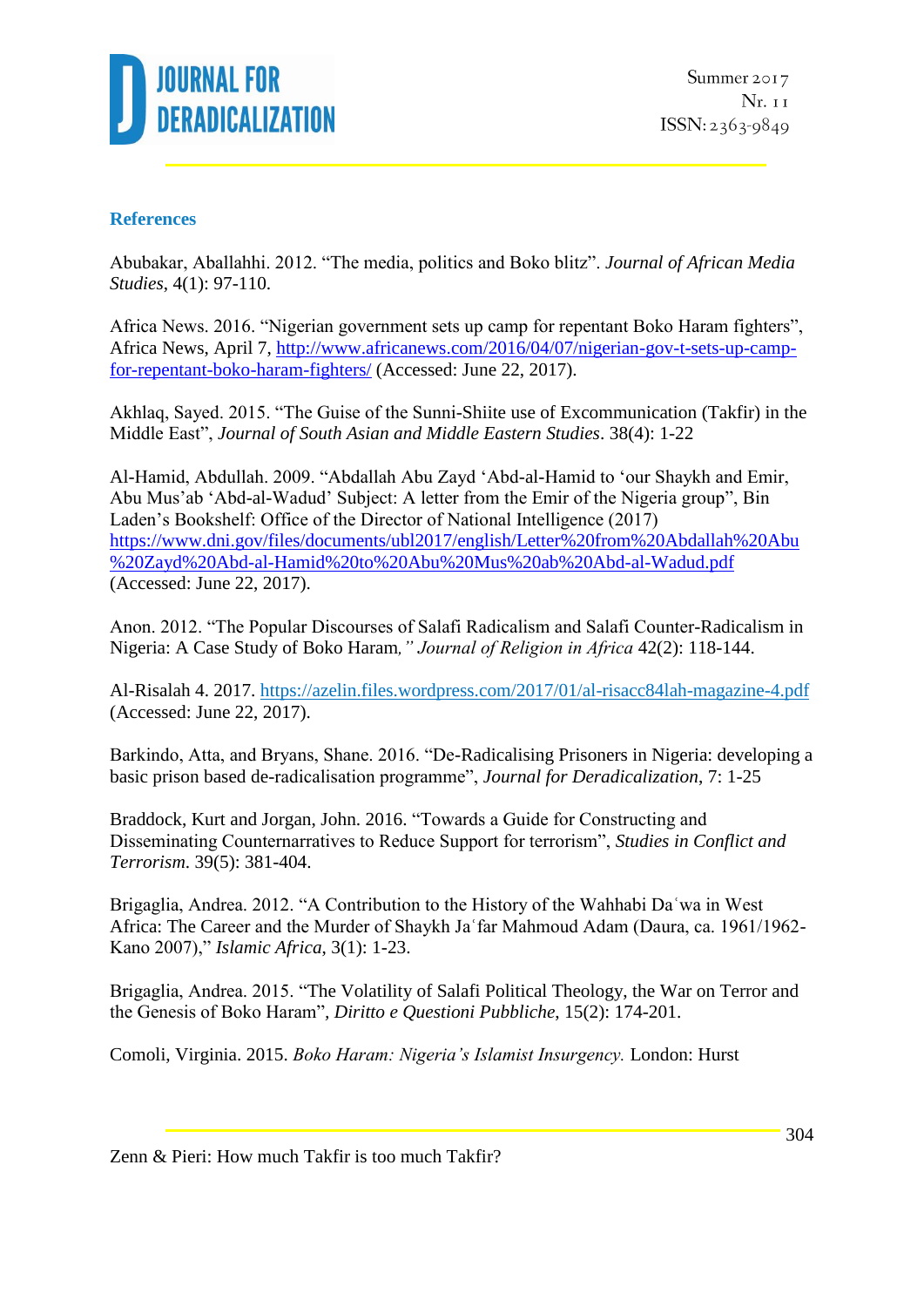

Eikmeier, Dale. 2007. "Qutbsim: An Ideology of Islamic-facism", *Parameters: U.S. Army War College Journal*. (Spring): 85-97.

Harnischfeger, Johannes. 2014. "Boko Haram and its Muslim Critics: Observations from yobe State", in Perouse de Montclos, Marc-Antoine (ed.). *Boko Haram: Islamism, Politics, Security and the State in Nigeria*. Leiden and Zaria: French Institute for Research in Africa and African Studies Centre.

Hegghammer, Thomas (2009). "Jihadi-Salafis or Revolutionaries? On Religion and Politics in the Study of Militant Islamism", in Meijer, Roed (ed.). 2009. *Global Salafism: Islam's New Religious Movement*, London and New York: Hurst.

International Crisis Group. 2014. "Curbing Violence in Nigeria (II): The Boko Haram Insurgency", *International Crisis Group Africa Report # 216*, April 3, [https://www.ecoi.net/file\\_upload/1226\\_1396951718\\_216-curbing-violence-in-nigeria-ii-the](https://www.ecoi.net/file_upload/1226_1396951718_216-curbing-violence-in-nigeria-ii-the-boko-haram-insurgency.pdf)[boko-haram-insurgency.pdf](https://www.ecoi.net/file_upload/1226_1396951718_216-curbing-violence-in-nigeria-ii-the-boko-haram-insurgency.pdf) (Accessed: June 22, 2017).

Isa, Muhammed. 2010. "Militant Islamist Groups in Northern Nigeria", in Okumu, Wafula and Ikelegbe, Augustine. (eds.). *Militias, Rebels and Islamist Militants: Human Security and State* Crises in Africa. Pretoria: Institute for Security Studies

Jordan, Jenna. 2014. "Attacking the Leader, Missing the Mark: Why Terrorist Groups Survive Decapitation Strikes", International Security. 38(4): 7-38

Kassim, Abdulbasit, and Zenn, Jacob. 2017. "Justifying War: The Salafi-Jihadi Appropriation of Sufi Jihad in the Sahel-Sahara", Current Trends in Islamist Ideology, March, [https://www.hudson.org/research/13480-justifying-war-the-salafi-jihadi-appropriation-of-sufi](https://www.hudson.org/research/13480-justifying-war-the-salafi-jihadi-appropriation-of-sufi-jihad-in-the-sahel-sahara)[jihad-in-the-sahel-sahara](https://www.hudson.org/research/13480-justifying-war-the-salafi-jihadi-appropriation-of-sufi-jihad-in-the-sahel-sahara) (Accessed: June 22, 2017).

Lahoud, Nelly. 2010. *The Jihadis' Path to Self-Destruction* New York: Columbia University Press.

Murray, John. 2004. "Interpol trails Yobe Taliban leader to Saudi", *The Punch*, January 29

Nur, Mamman. 2016. *An Open Letter To Abubakar Shekau,* August 4, <https://soundcloud.com/saharareporters/2016-08-04-audio-00000003-1> (Accessed: June 22, 2017).

Ofongo, Olusegun. 2016. "The Boko Haram Insurgency in Nigeria: What could have been the precursors?", *Journal for Deradicalization*. 7(2): 145-163.

Oropo, Kamal. 2004. "How Talibans Recruit, Operate Nationwide", *The Guardian*, January 18,<http://www.africafiles.org/article.asp?ID=4235> (Accessed: June 22, 2017).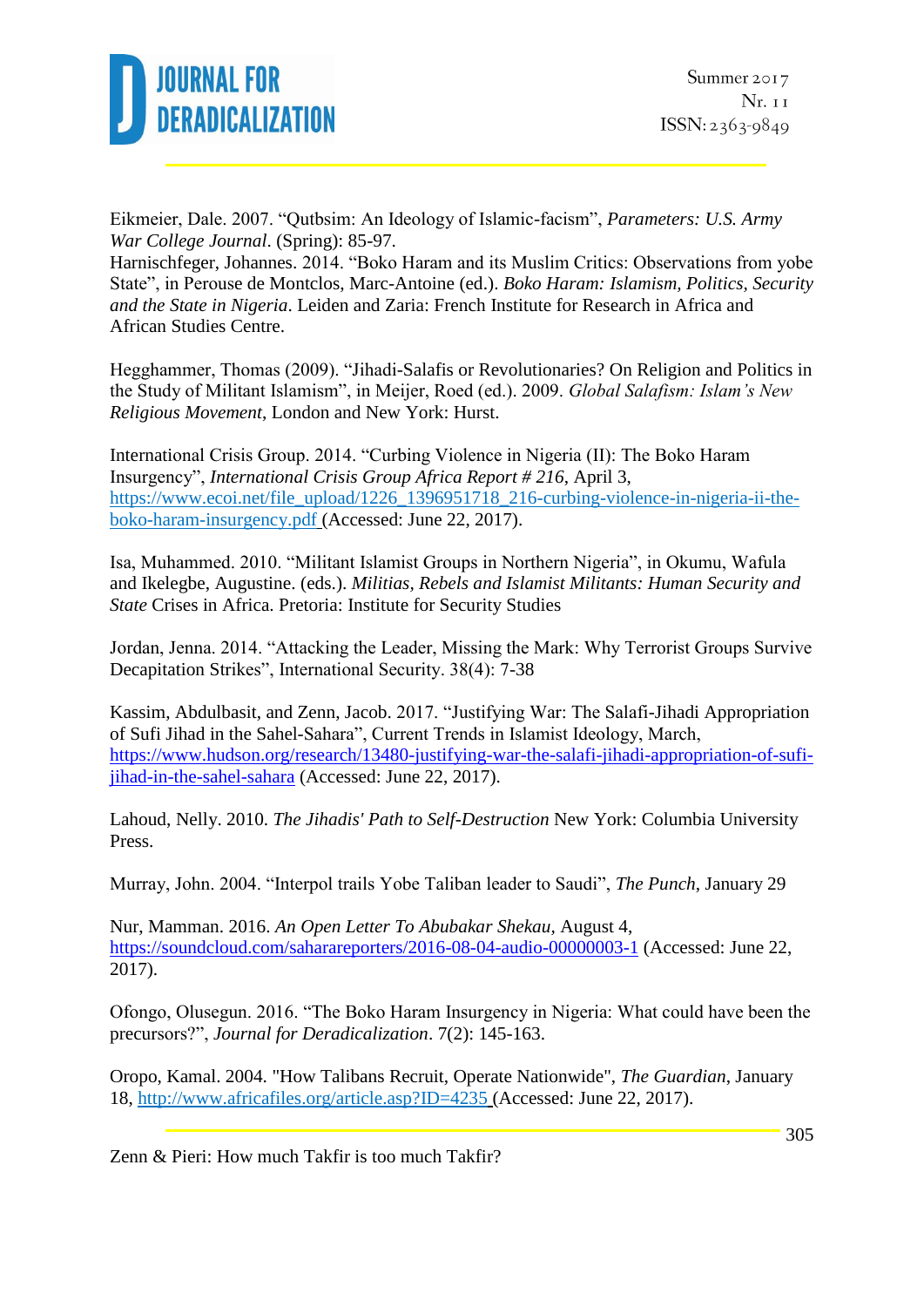

Phillips, Louise. and Jorgensen, Marianne. 2002. *Discourse Analysis as Theory and Method*. London, Thousand Oaks and New Delhi: Sage Publications. Pieri, Zacharias. 2014. "Boko Haram's Caliphate is becoming a reality in Northeastern Nigeria", *Global Initiative on Civil Society and Conflict*, September 17, 2014, [http://www.usfglobalinitiative.org/boko-harams-islamic-caliphate-is-becoming-a-reality-in](http://www.usfglobalinitiative.org/boko-harams-islamic-caliphate-is-becoming-a-reality-in-northeastern-nigeria/)[northeastern-nigeria/](http://www.usfglobalinitiative.org/boko-harams-islamic-caliphate-is-becoming-a-reality-in-northeastern-nigeria/) (Accessed: June 22, 2017).

Pieri, Zacharias and Zenn, Jacob. 2016. "The Boko Haram Paradox: Ethnicity, Religion, and Historical Memory in Pursuit of a Caliphate", *African Security*. 9(1): 66-88

Rashid, Shaykh Abu Al-Hasan. 2017. "Documents of Advice And Sharia Instruction To The Fighters In Nigeria," April 13, 2017 but dated to before Usama bin Laden's death in May 2011, available at: [https://azelin.files.wordpress.com/2017/04/shaykh-abucc84-al-hcca3asan](https://azelin.files.wordpress.com/2017/04/shaykh-abucc84-al-hcca3asan-rashicc84d-22sharicc84ah-advice-and-guidance-for-the-mujacc84hidicc84n-of-nigeria22.pdf)[rashicc84d-22sharicc84ah-advice-and-guidance-for-the-mujacc84hidicc84n-of-nigeria22.pdf](https://azelin.files.wordpress.com/2017/04/shaykh-abucc84-al-hcca3asan-rashicc84d-22sharicc84ah-advice-and-guidance-for-the-mujacc84hidicc84n-of-nigeria22.pdf)  (Accessed: June 22, 2017).

Serrano, Rafael and Pieri, Zacharias. 2014. "By the Numbers: The Nigerian State's Efforts to Counter Boko Haram," in Perouse de Montclos, Marc-Antoine (ed.). *Boko Haram: Islamism, Politics, Security and the State in Nigeria*. Leiden and Zaria: French Institute for Research in Africa and African Studies Centre.

Shekau, Abubakar. 2009. *Speech*. February 16. <https://www.youtube.com/watch?v=eQY4GLtzLdU> (Accessed: June 22, 2017).

Shekau, Abubakar. 2015. "Bay'ah Jamā'at Ahl al-Sunnah li-l-Da'wah wa-l-Jihād to the Caliph of the Muslims Abū Bakr al-Baghdādī", March 7. http://www.jihadology.net/2015/03/07/al-urwah-al-wuthqa-foundation-presents-a-new-audiomessage-from-jamaat-ahl-al-sunnah-li-l-dawah-wa-l-jihads-boko-haram-abu-bakr-shekaubayah-jama/ (Accessed: June 22, 2017).

Shekau, Abubakar. 2016. "Message to the World", August 3, [http://jihadology.net/2016/08/03/new-audio-message-from-abu-bakr-al-shekau-message-to](http://jihadology.net/2016/08/03/new-audio-message-from-abu-bakr-al-shekau-message-to-the-world/)[the-world/](http://jihadology.net/2016/08/03/new-audio-message-from-abu-bakr-al-shekau-message-to-the-world/) (Accessed: June 22, 2017).

Sonn, Tamara and Farrar, Adam. 2010. *"Kharijites": Oxford Bibliographies*, Oxford: Oxford University Press.

Umar, Sani. 2009. *Press Release*. August 9. Vanguard <http://www.vanguardngr.com/2009/08/boko-haram-ressurects-declares-total-jihad/> (Accessed: June 22, 2017).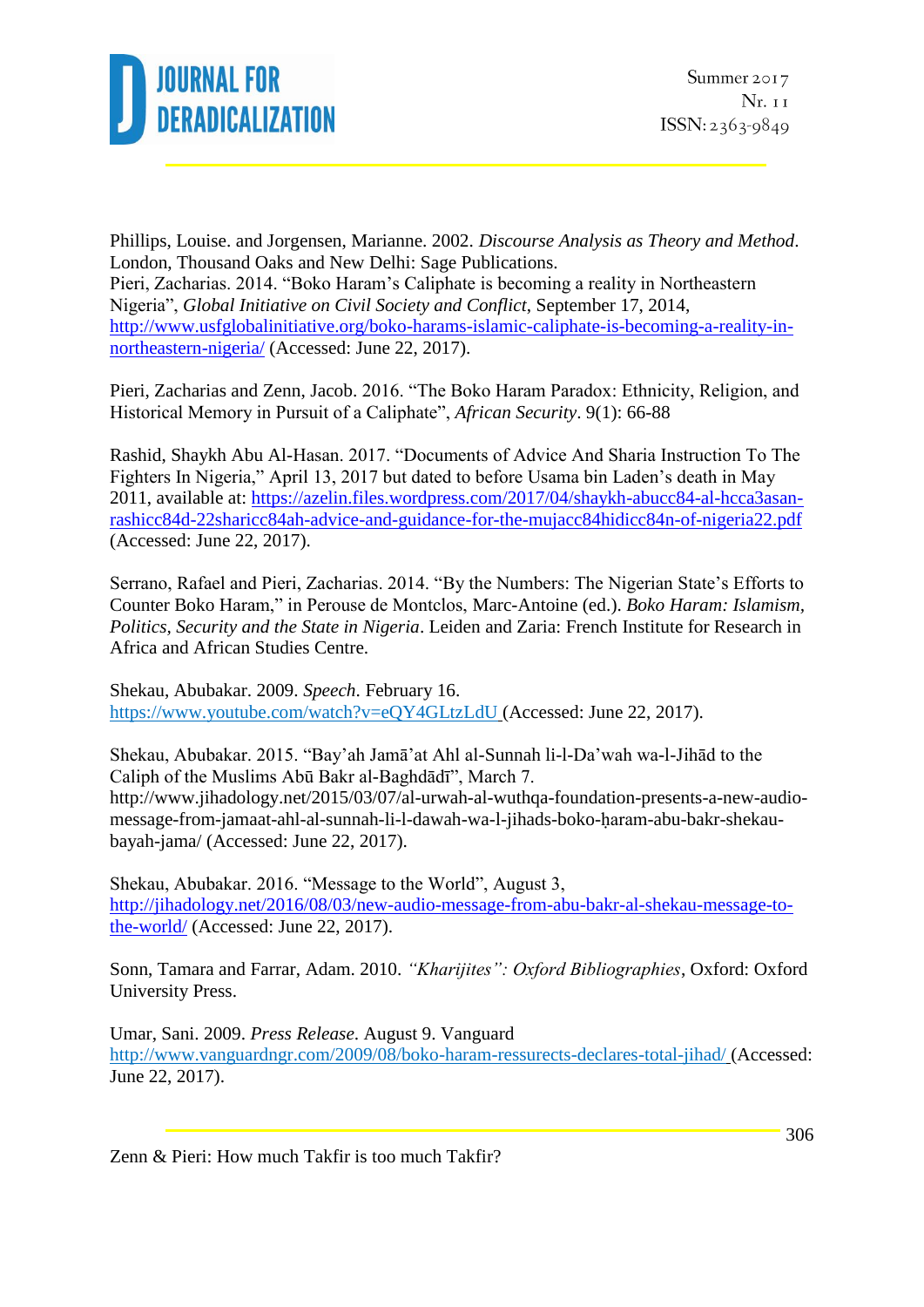

United States District Court. 2016. "United States of America against Ibrahim Suleiman Adnan Adam Harun" Case 1:12-cr-00134-BMC-MDG, August 4. <http://www.courthousenews.com/wp-content/uploads/2017/02/Harun.pdf> (Accessed: June 22, 2017).

Watts, Michael. 2015. "Insurgent Spaces: Power, Place, and Spectacle in Nigeria" in Merrill, Heather, and Hoffman, Lisa. *Spaces of Danger: Culture and Power in the Everyday*, Athens GA: University of Georgia Press.

Wiktorowicz, Quintan. 2005. "A Genealogy of Radical Islam", Studies in Conflict and Terrorism. 28(2): 75-97

Wiktorowicz, Quintan. 2006. "Anatomy of the Salafi Movement", Studies in Conflict and Terrorism. 29: 207-239

Wood, Graeme. 2015. "What ISIS Really Wants", The Atlantic. March. <https://www.theatlantic.com/magazine/archive/2015/03/what-isis-really-wants/384980/> (Accessed: June 22, 2017).

Yusuf, Mohammad. 2007. *Tarihin Musulmai [History of Muslims],* trans. Atta Barkindo. <https://www.youtube.com/watch?v=eUQYNucjqUE> (Accessed: June 22, 2017).

Zenn, Jacob. 2014. "Leadership Analysis of Boko Haram and Ansaru in Nigeria", *CTC Sentinel*, 7(2): 23-31.